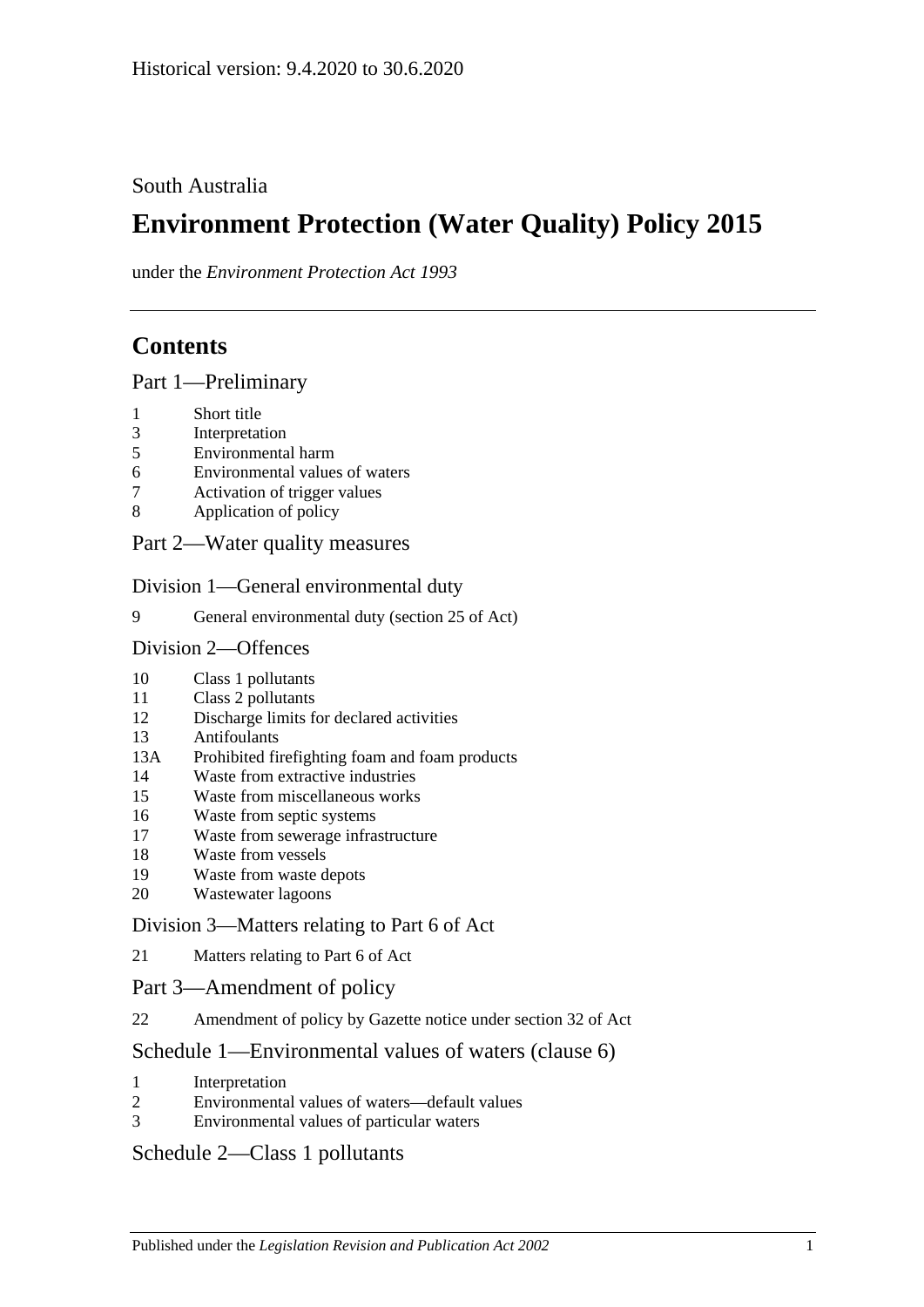### Schedule [3—Class 2 pollutants](#page-20-0)

Schedule [4—Codes, standards, guidelines and other documents](#page-21-0)

[Legislative history](#page-23-0)

## <span id="page-1-0"></span>**Part 1—Preliminary**

#### <span id="page-1-1"></span>**1—Short title**

This policy may be cited as the *[Environment Protection \(Water Quality\) Policy](http://www.legislation.sa.gov.au/index.aspx?action=legref&type=subordleg&legtitle=Environment%20Protection%20(Water%20Quality)%20Policy%202015) 2015*.

### <span id="page-1-2"></span>**3—Interpretation**

(1) In this policy, unless the contrary intention appears—

*Act* means the *[Environment Protection Act](http://www.legislation.sa.gov.au/index.aspx?action=legref&type=act&legtitle=Environment%20Protection%20Act%201993) 1993*;

*antifoulant* means any chemical substance designed for application to water submerged surfaces to inhibit the growth of plants, animals or other organisms on those surfaces;

*ANZECC* means the Australian and New Zealand Environment and Conservation Council;

*aquaculture licence* has the same meaning as in the *[Aquaculture Act](http://www.legislation.sa.gov.au/index.aspx?action=legref&type=act&legtitle=Aquaculture%20Act%202001) 2001*;

*ARMCANZ* means the Agriculture and Resource Management Council of Australia and New Zealand;

*cavity in land* includes a bore, mine shaft, well, infiltration basin and other similar structure and a naturally occurring sinkhole;

*class 1 pollutant* means a pollutant listed in [Schedule](#page-19-0) 2;

*class 2 pollutant* means a pollutant listed in [Schedule](#page-20-0) 3;

*composting works* has the same meaning as in the Act Schedule 1 Part A clause  $3(2)(a)$ ;

*contaminated stormwater* means stormwater that is contaminated by a class 1 pollutant, a class 2 pollutant or any material that could be reasonably prevented from entering the pipes, gutters and other channels used to collect and convey the stormwater;

*Coorong* means the area of water separated from the Lower Murray, and from Lake Alexandrina, by the Goolwa, Mundoo, Boundary Creek, Ewe Island and Tauwitchere Barrages, and separated from the ocean by Sir Richard Peninsula and Younghusband Peninsula, and by the geodesic from the location on mean high water springs closest to the mouth of the River Murray on the northern side of the headland of Sir Richard Peninsula to the location on mean high water springs closest to the northern side of the headland of Younghusband Peninsula;

*discharge waste or a pollutant* includes deposit the waste or pollutant or dispose of the waste or pollutant;

*discharge waste or a pollutant into waters or onto land*—see [subclause](#page-4-2) (2);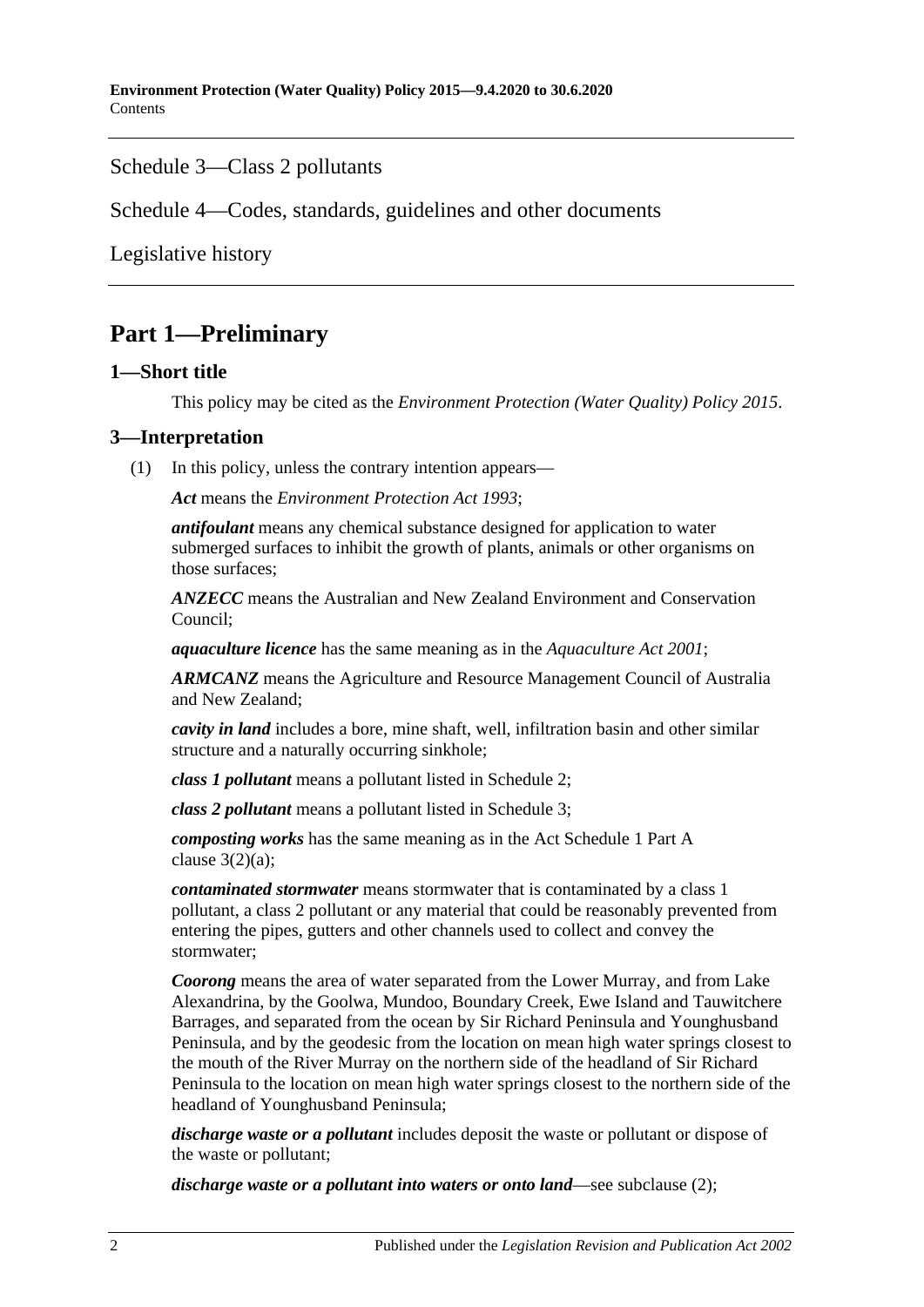*environmental values of waters*—see [clause](#page-4-1) 6;

*hazardous waste* means listed waste having a characteristic described in Schedule 2 of the *[Environment Protection \(Movement of Controlled Waste\) Policy](http://www.legislation.sa.gov.au/index.aspx?action=legref&type=subordleg&legtitle=Environment%20Protection%20(Movement%20of%20Controlled%20Waste)%20Policy%202014) 2014*;

*human wastewater* means human waste either alone or in combination with water;

*inland waters* means waters of the State other than marine waters;

*Lake Albert and Lake Alexandrina* means the waters of Lake Albert and Lake Alexandrina downstream from a line joining the upstream sides of the landings used by the ferry at Wellington closest to 35°19′52.53″ South, 139°23′04.30″ East, and separated from the Coorong by land and by the Goolwa, Mundoo, Boundary Creek, Ewe Island and Tauwitchere Barrages and including those waters of the Finnis River and Currency Creek situated upstream from Lake Alexandrina to the southernmost side of the first road bridge by which they are each crossed;

*landfill depot* has the same meaning as in the Act Schedule 1 Part A clause 3(3)(a);

*liquid waste* has the same meaning as in the Act Schedule 1 Part AA;

*listed waste* means a substance or thing listed in Schedule 1 Part B of the Act;

*mandatory provision*—see [subclause](#page-4-3) (4);

*MAR scheme* means a scheme in which water is injected or otherwise purposely transferred into an aquifer for the purpose of environmental benefit or storage and subsequent recovery;

**Note—**

MAR stands for Managed Aquifer Recharge.

*medical sharps* has the same meaning as in the Act Schedule 1 Part AA;

*medical waste* has the same meaning as in the Act Schedule 1 Part AA;

*public stormwater system* means any equipment or infrastructure for collecting, treating or conveying stormwater for the purposes of stormwater management, or flood mitigation, conducted by a public authority, and includes catchment management equipment and infrastructure;

*salt interception scheme* means a scheme conducted by a public authority involving pumping and drainage of underground waters for the purpose of intercepting and avoiding saline water flows into those waters;

*septic system* means a system used on premises for the on-site collection, treatment and disposal of sewage generated at the premises, and includes a septic tank;

*sewerage infrastructure* has the same meaning as in the *[Water Industry Act](http://www.legislation.sa.gov.au/index.aspx?action=legref&type=act&legtitle=Water%20Industry%20Act%202012) 2012*;

*sinkhole* means a surface depression caused by a collapse of soil or overlying formation above fractured or cavernous bedrock;

*stormwater* means rain or melted precipitation that runs off land or structures on land;

*surface waters* means waters other than underground waters;

*trigger value*—see [clause](#page-5-0) 7;

*underground waters* means waters occurring naturally under the ground or introduced to an aquifer or other area under the ground;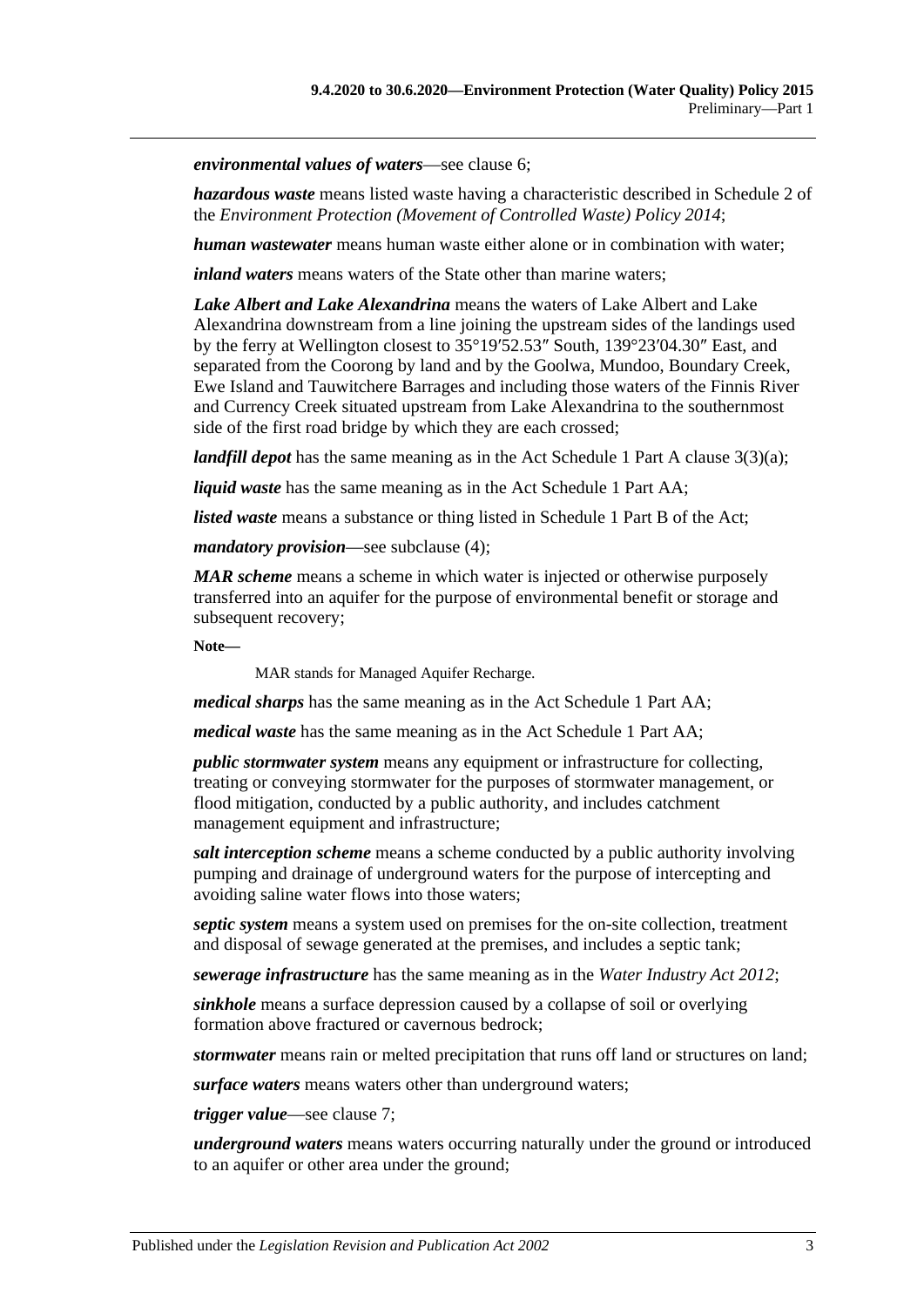*vessel facility* means a facility for the mooring, berthing, securing, storage, construction, repair or maintenance of a vessel and includes a marina, pontoon, jetty, wharf, boat ramp, slipway and boat yard;

*waste depot* has the same meaning as in section 113 of the Act;

*wastewater* means waste principally consisting of water and includes—

- (a) human wastewater;
- (b) sewage;
- (c) water containing food or beverage waste;
- (d) wash down water or cooling water;
- (e) irrigation runoff or contaminated stormwater;
- (f) water containing any other trade or industrial waste;
- (g) any other water that has been used in any form of human activity;
- (h) a combination of any of the above;

*wastewater lagoon* means—

- (a) a sedimentation or detention basin; or
- (b) an artificial wetland; or
- (c) a leachate pond (containing leachate from composting works or a landfill depot); or
- (d) a tailings dam; or
- (e) any other dam, pond or lagoon constructed and used for the purpose of holding wastewater;

*wastewater management system* means a system designed and operated for the purpose of collecting and managing wastewater so as to minimise any adverse impacts of the wastewater on the environment;

*watercourse* means any of the following (whether or not temporarily wet or temporarily dry):

- (a) a river, creek or other natural watercourse (whether modified or not);
- (b) a lake, wetland, swamp, dam or reservoir or other body of water that collects water or through which water flows;
- (c) the Coorong;
- (d) an artificial channel;
- (e) a public stormwater disposal system,

and includes part of a watercourse;

*Water Quality Guidelines* means the *Australian and New Zealand Guidelines for Fresh and Marine Water Quality 2000* prepared by ANZECC and ARMCANZ, as in force at the commencement of this policy;

*waters* means waters to which this policy applies (see [clause](#page-6-0) 8).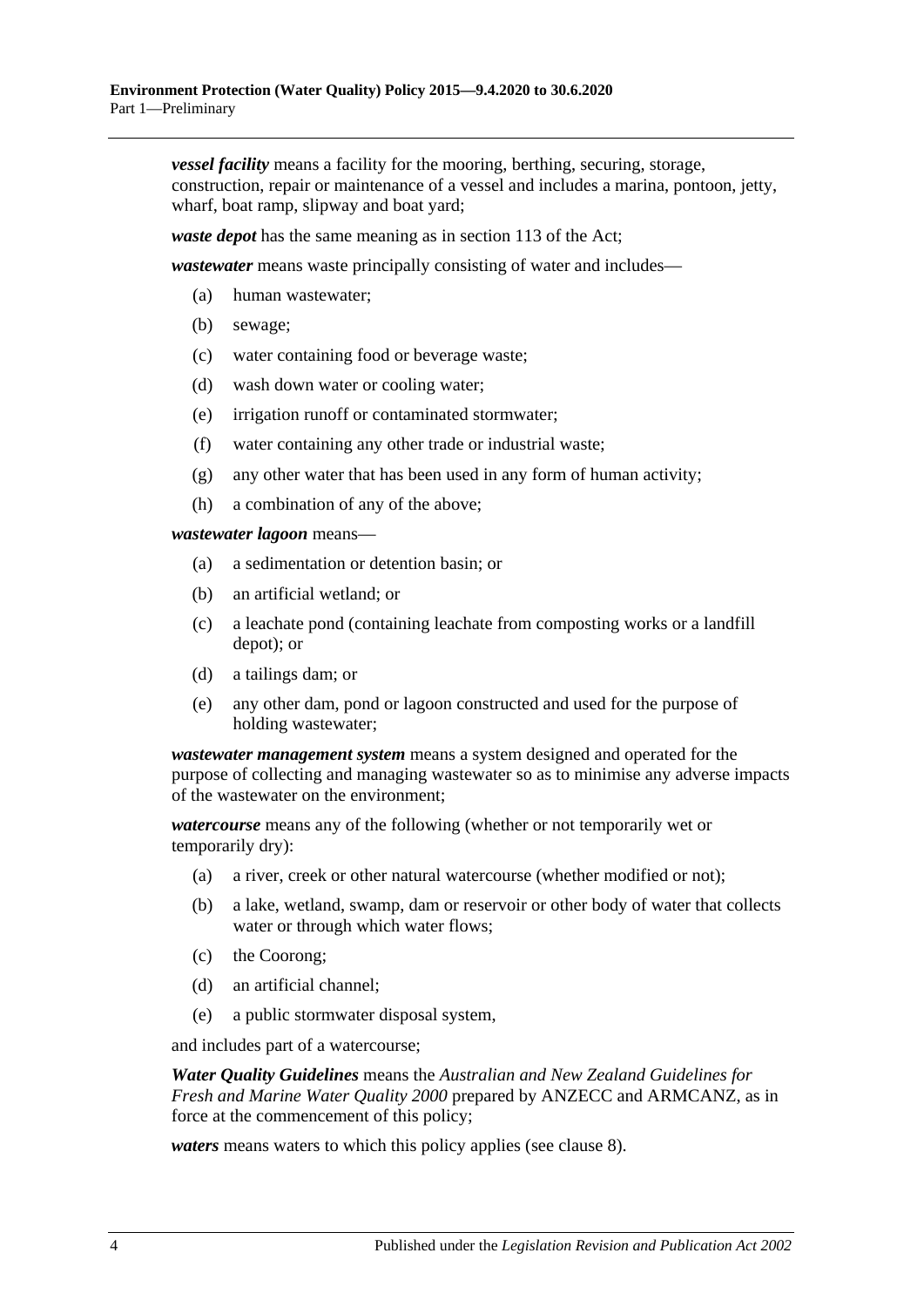- <span id="page-4-2"></span>(2) For the purposes of this policy, the following applies in relation to the meaning of *discharge waste or a pollutant into waters or onto land*:
	- (a) a person discharges waste or a pollutant into waters or onto land if the person causes or allows the waste or pollutant to be discharged into the waters or onto the land or fails to prevent it from entering the waters or escaping onto the land (including by processes such as seepage or infiltration or carriage by wind, rain, sea spray or stormwater or by the rising of the water table);
	- (b) waste or a pollutant will be taken to have been discharged onto land if it is discharged into a quarry or a cavity in land;
	- (c) the discharge of waste or a pollutant into a watercourse that is temporarily dry will be regarded as the discharge of the waste or pollutant into waters.
- (3) For the purposes of the descriptions of waters in this policy, unless the contrary intention appears, all lines are geodesics based on the *Geocentric Datum of Australia 1994 (GDA94)* as defined in the Commonwealth of Australia Gazette GN35 of 6 September 1995 and all co-ordinates are expressed in terms of GDA94.
- <span id="page-4-3"></span>(4) In this policy, the expression *mandatory provision* followed by a statement as to the category of offence is to be taken to signify that contravention of the provision at the foot of which the expression appears is, for the purposes of Part 5 of the Act, an offence of the category so stated.

#### **Note—**

Unless the contrary intention appears, terms used in this policy that are defined in the Act have the respective meanings assigned to those terms by the Act.

#### <span id="page-4-0"></span>**5—Environmental harm**

For the purposes of section  $5(1)(c)$  of the Act, each of the following is declared to constitute environmental harm in relation to waters:

- (a) loss of seagrass or other native aquatic vegetation from the waters;
- (b) a reduction in numbers of any native species of aquatic animal or insect in or in the vicinity of the waters;
- (c) an increase in numbers of any non-native species of aquatic animal or insect in or in the vicinity of the waters;
- (d) a reduction in numbers of aquatic organisms necessary to maintain the health of the ecosystem of the waters;
- (e) an increase in algal or aquatic plant growth in the waters;
- (f) the waters becoming toxic to vegetation on land;
- (g) the waters becoming harmful or offensive to humans, livestock or native animals;
- (h) an increase in turbidity or sediment levels of the waters.

#### <span id="page-4-1"></span>**6—Environmental values of waters**

- (1) For the purposes of this policy, waters may have 1 or more of the following environmental values:
	- (a) aquatic ecosystems;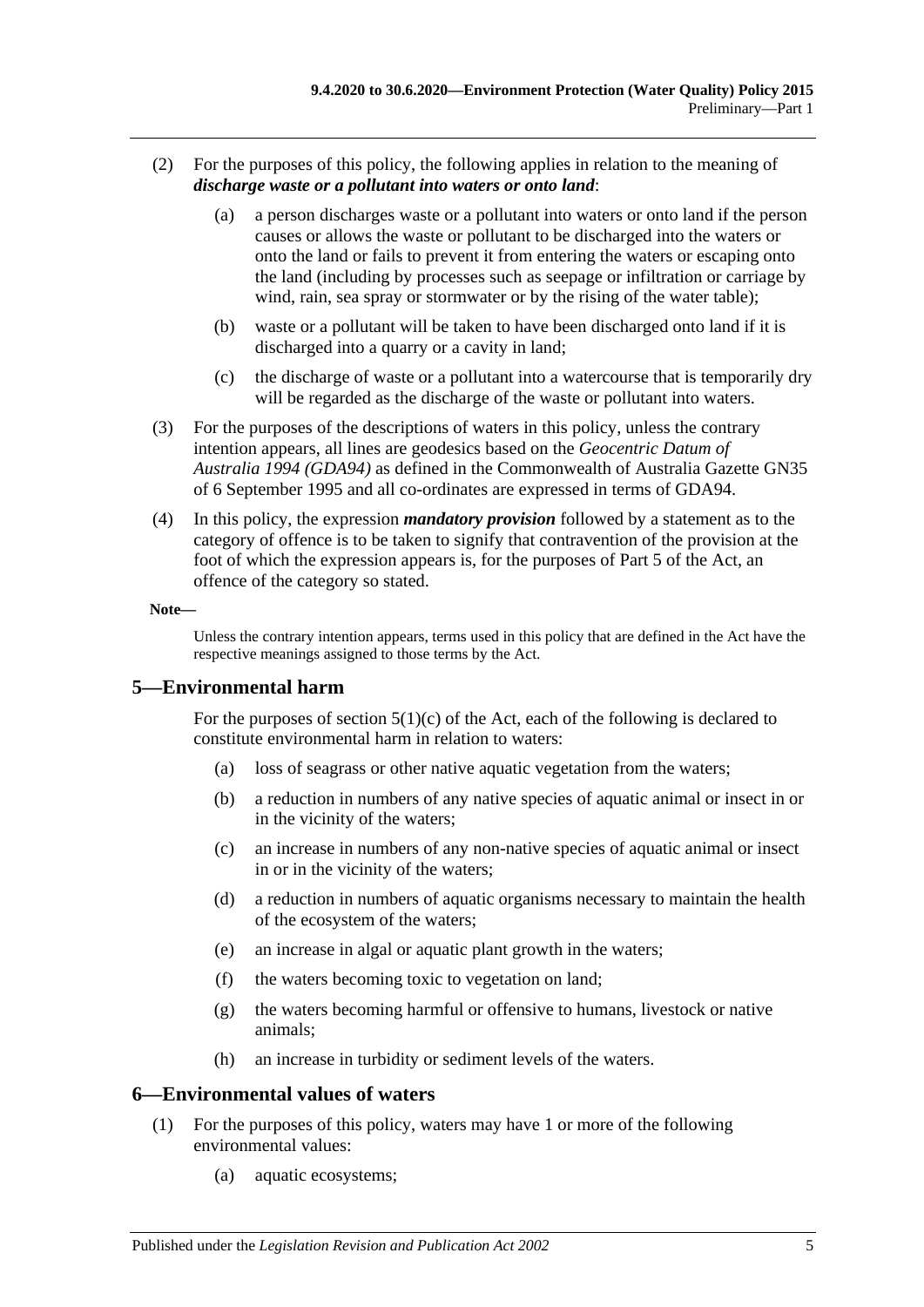- (b) recreation and aesthetics;
- (c) drinking water for human consumption;
- (d) primary industries—irrigation and general water uses;
- (e) primary industries—livestock drinking water;
- (f) primary industries—aquaculture and human consumption of aquatic foods.
- (2) The environmental values of waters are set out in [Schedule](#page-17-2) 1.

#### <span id="page-5-0"></span>**7—Activation of trigger values**

For the purposes of this policy, a trigger value for waters is activated if—

- (a) in the case of waters with an environmental value of aquatic ecosystems—a trigger value for an indicator specified in Chapter 3 of the Water Quality Guidelines—
	- (i) has been reached or exceeded for a chemical substance or a characteristic; or
	- (ii) in the case of a minimum level specified for a characteristic, has not been reached,

in respect of the waters when assessed against Chapter 3 of the Water Quality Guidelines (and any other provisions of those guidelines that assist in the interpretation and construction of Chapter 3) on the basis of a 95% level of protection of species; or

- (b) in the case of waters with an environmental value of primary industries—irrigation and general water uses—a trigger value for an indicator specified in Chapter 4.2 of the Water Quality Guidelines—
	- (i) has been reached or exceeded for a chemical substance or a characteristic; or
	- (ii) in the case of a minimum level specified for a characteristic, has not been reached,

in respect of the waters when assessed against Chapter 4.2 of the Water Quality Guidelines (and any other provisions of those guidelines that assist in the interpretation and construction of Chapter 4.2), applying, if there are long term and short term trigger values for an indicator, the long term trigger value; or

- (c) in the case of waters with an environmental value of primary industries—livestock drinking water—a trigger value for an indicator specified in Chapter 4.3 of the Water Quality Guidelines—
	- (i) has been reached or exceeded for a chemical substance or a characteristic; or
	- (ii) in the case of a minimum level specified for a characteristic, has not been reached,

in respect of the waters when assessed against Chapter 4.3 of the Water Quality Guidelines (and any other provisions of those guidelines that assist in the interpretation and construction of Chapter 4.3); or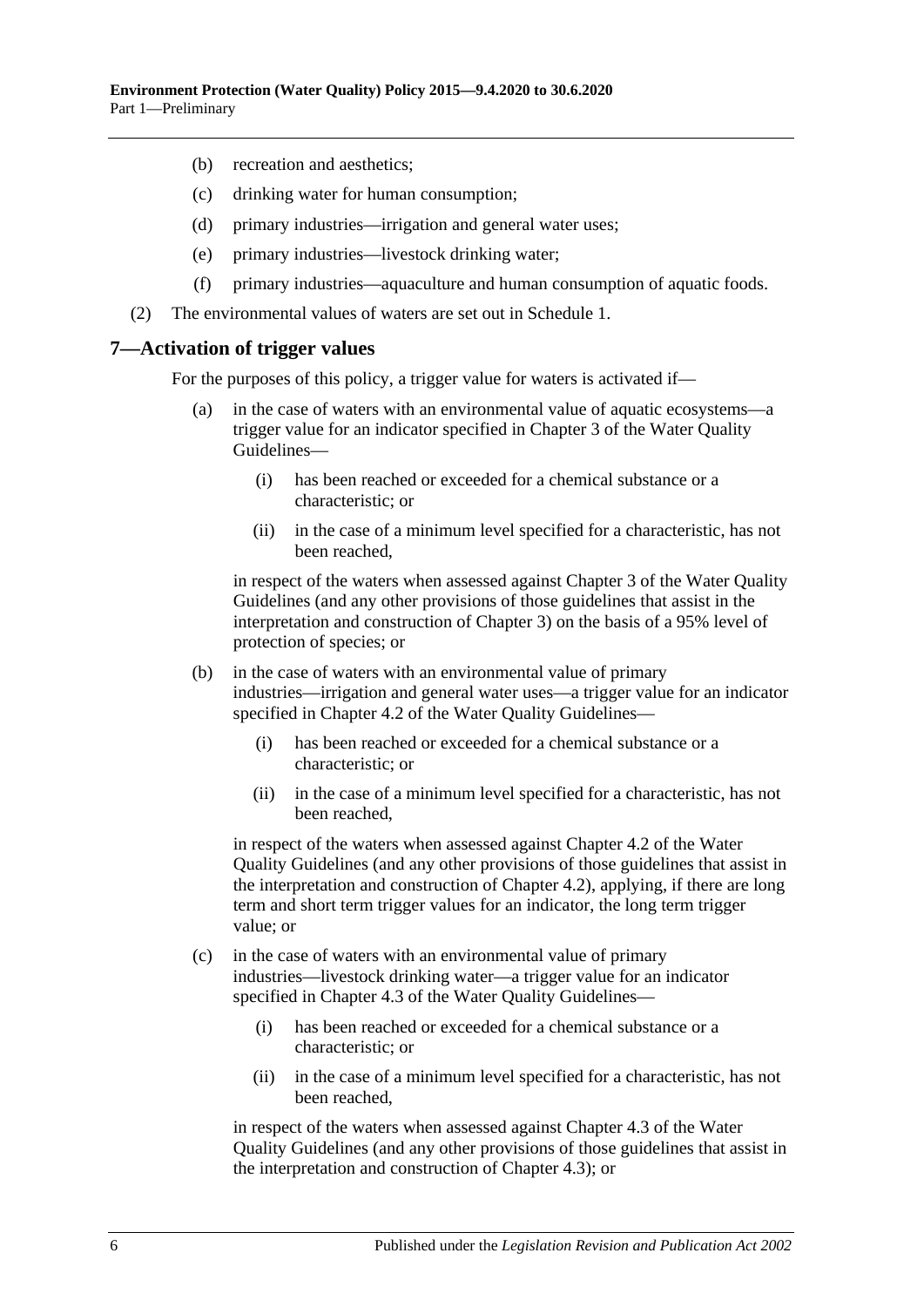- (d) in the case of waters with an environmental value of primary industries—aquaculture and human consumption of aquatic foods—a guideline value for an indicator specified in Chapter 4.4 of the Water Quality Guidelines—
	- (i) has been reached or exceeded for a chemical substance or a characteristic; or
	- (ii) in the case of a minimum level specified for a characteristic, has not been reached,

in respect of the waters when assessed against Chapter 4.4 of the Water Quality Guidelines (and any other provisions of those guidelines that assist in the interpretation and construction of Chapter 4.4).

## <span id="page-6-0"></span>**8—Application of policy**

- (1) This policy applies in relation to all surface and underground waters (whether or not on or below private land) including the water within a public stormwater system or an irrigation drainage channel, but excluding—
	- (a) water within the pipes and closed tanks of a water reticulation system or salt interception scheme; and
	- (b) water within sewerage infrastructure or any other wastewater management system; and
	- (c) water within a closed tank constructed of or lined with material impervious to water; and
	- (d) water within a private or public swimming pool.
- (2) This policy does not apply in relation to the discharge of uncontaminated stormwater into any waters or onto land in a place from which it is reasonably likely to enter any waters (including by processes such as seepage or infiltration or carriage by wind, rain, sea spray or stormwater or by the rising of the water table).
- (3) Except for [clause](#page-7-5) 9(e) and [\(f\)](#page-7-6) (and [Schedule](#page-21-0) 4) and Part [2 Division](#page-16-2) 3, and subject to an environmental authorisation held by a public authority relating to a prescribed activity of environmental significance referred to in Schedule 1, Part A, clause 4(2) of the Act (Discharge of Stormwater to Underground Aquifers), this policy does not apply in relation to the ultimate discharge of stormwater from a public stormwater system by a public authority responsible for the system into any waters or onto land in a place from which it is reasonably likely to enter any waters (including by processes such as seepage or infiltration or carriage by wind, rain, sea spray or stormwater or by the rising of the water table).
- (4) Nothing in this policy affects the operation of an authority or exemption given by or under any Act or law (other than the *[Environment Protection Act](http://www.legislation.sa.gov.au/index.aspx?action=legref&type=act&legtitle=Environment%20Protection%20Act%201993) 1993*) and in force immediately before the commencement of this policy.
- (5) If, immediately before the commencement of this policy, a prescribed activity of environmental significance was being lawfully undertaken by a person in a manner that would contravene a provision of this policy, that provision will not apply in relation to the activity so undertaken until the expiry of the second year of operation of this policy.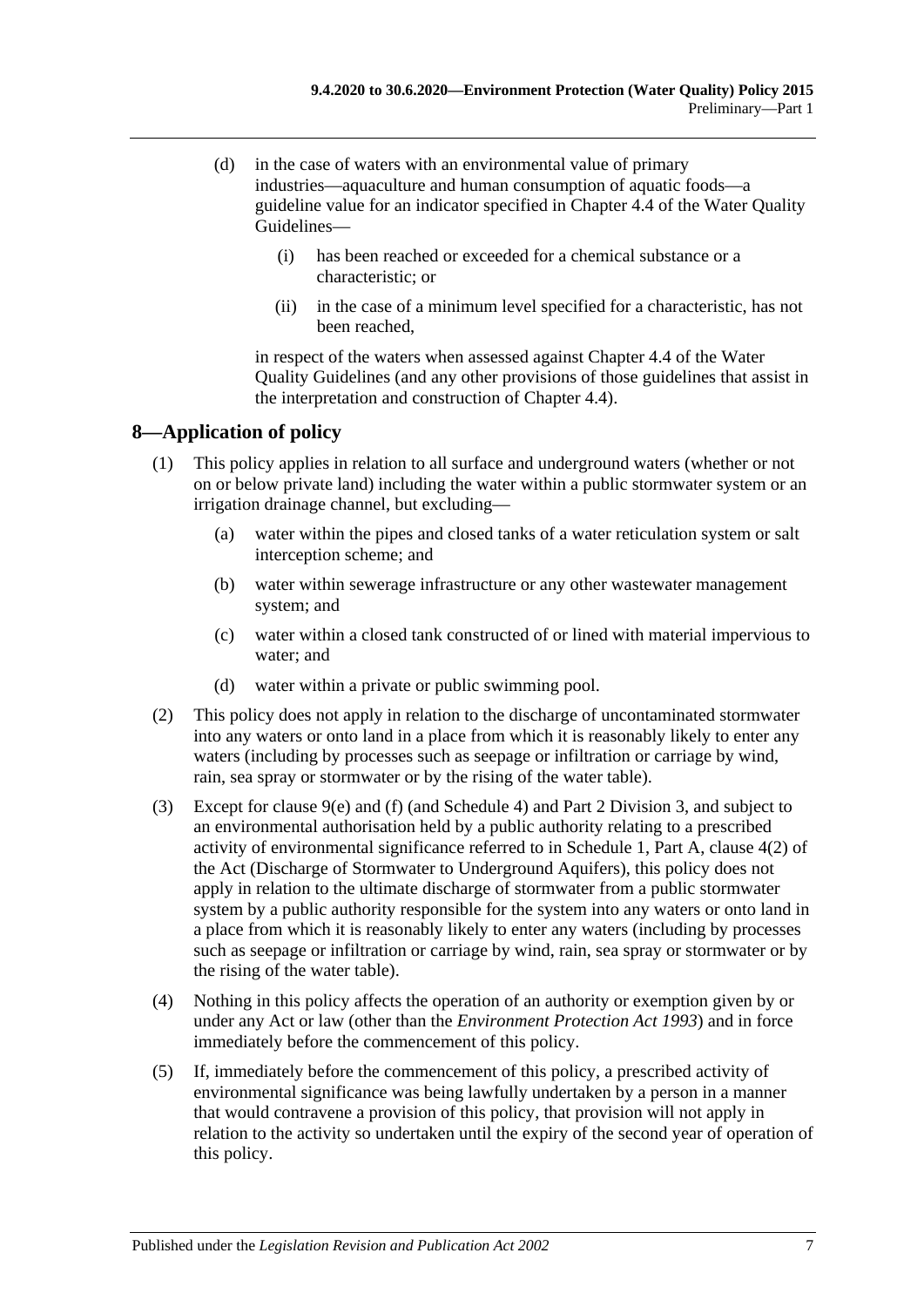(6) In this clause—

*uncontaminated stormwater* means stormwater other than contaminated stormwater.

## <span id="page-7-0"></span>**Part 2—Water quality measures**

**Note—**

Compliance with the measures in [Divisions](#page-7-1) 1 and 2 may be enforced by the issue of environment protection orders.

## <span id="page-7-1"></span>**Division 1—General environmental duty**

#### <span id="page-7-2"></span>**9—General environmental duty (section 25 of Act)**

The provisions that a person must comply with in taking all reasonable and practicable measures to prevent or minimise environmental harm resulting from undertaking an activity that pollutes or might pollute waters (in compliance with the general environmental duty) include, but are not limited to, the following:

- (a) the person must apply the waste management hierarchy;
- (b) in the case of waters with an environmental value of aquatic ecosystems or primary industries—the person must avoid activating a trigger value for the waters;
- (c) in the case of waters with an environmental value of recreation and aesthetics—the person must have regard to the *Guidelines for Managing Risks in Recreational Water 2008* prepared by the National Health and Medical Research Council as in force from time to time;
- (d) in the case of waters with an environmental value of drinking water for human consumption—the person must have regard to the *Australian Drinking Water Guidelines 2011* prepared by the National Health and Medical Research Council as in force from time to time;
- <span id="page-7-5"></span>(e) if the codes, standards, guidelines or other document prescribed in [Schedule](#page-21-0) 4 contemplate measures that are expressed as mandatory in relation to the activity—the person must comply with those measures;
- <span id="page-7-6"></span>(f) if the codes, standards, guidelines or other document prescribed in [Schedule](#page-21-0) 4 contemplate measures that are not expressed as mandatory but are expressed as recommendations in relation to the activity—the person must have regard to those measures.

## <span id="page-7-3"></span>**Division 2—Offences**

#### <span id="page-7-7"></span><span id="page-7-4"></span>**10—Class 1 pollutants**

(1) A person must not discharge a class 1 pollutant into any waters or onto land in a place from which it is reasonably likely to enter any waters (including by processes such as seepage or infiltration or carriage by wind, rain, sea spray or stormwater or by the rising of the water table).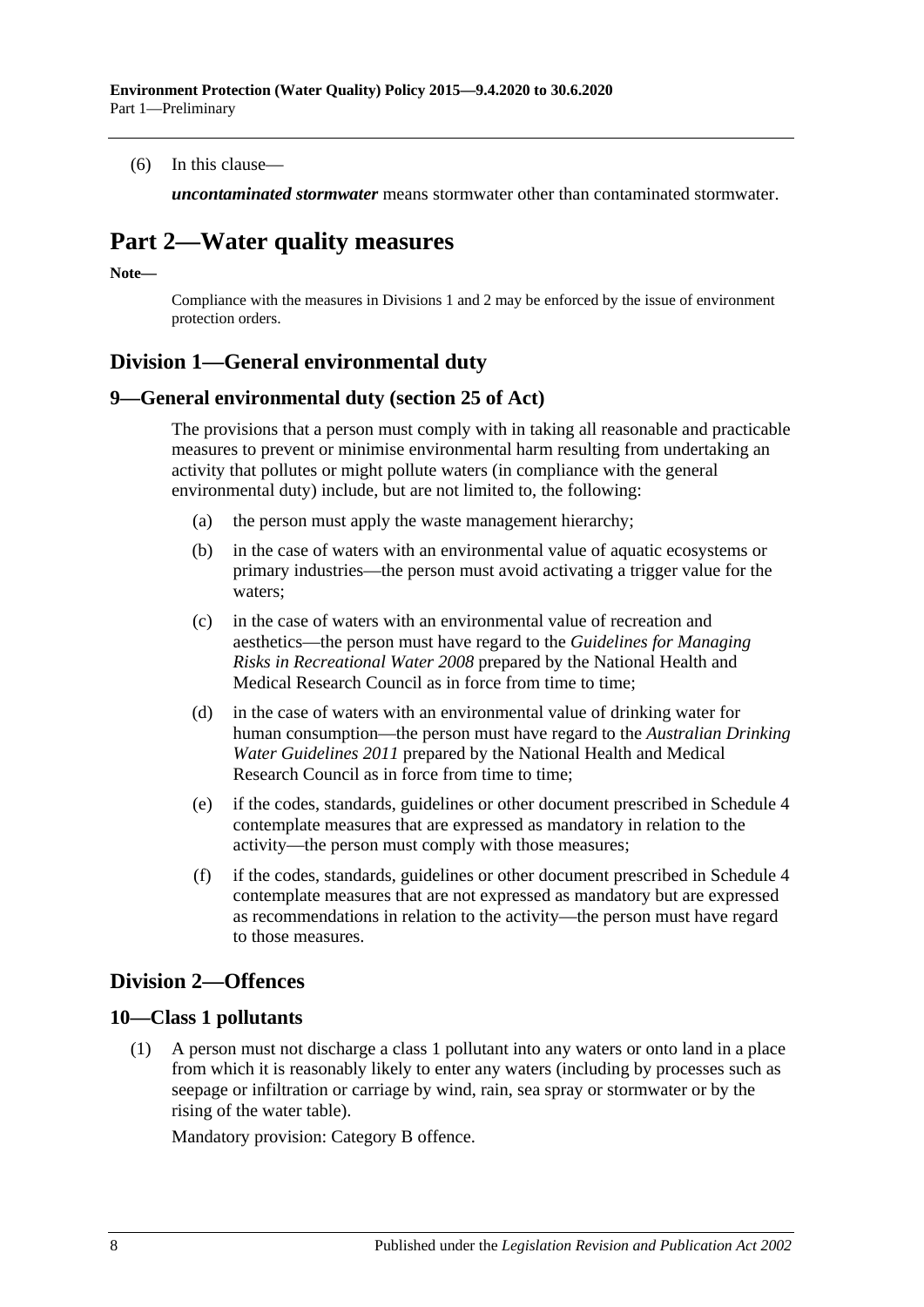- (2) Nothing in [subclause](#page-7-7) (1) prevents—
	- (a) the lawful use of a pesticide or herbicide that has been manufactured for use in relation to waters provided it is used at a rate, concentration or level not exceeding a maximum rate, concentration or level specified by the manufacturer or by law; or
	- (b) the use by the holder of an aquaculture licence of a substance designed for therapeutic or prophylactic use for aquatic organisms in accordance with the *[Aquaculture Regulations](http://www.legislation.sa.gov.au/index.aspx?action=legref&type=subordleg&legtitle=Aquaculture%20Regulations%202005) 2005*.
- (3) [Subclause](#page-7-7) (1) does not apply in relation to—
	- (a) the discharge of wastewater or liquid waste by the holder of an environmental authorisation in accordance with the authorisation; or
	- (b) the discharge of a class 1 pollutant to the extent that the pollutant may be lawfully discharged under a subsequent provision of this Division.

#### <span id="page-8-2"></span><span id="page-8-0"></span>**11—Class 2 pollutants**

- (1) A person must not discharge a class 2 pollutant into any waters or a cavity in land. Mandatory provision: Category B offence.
- (2) [Subclause](#page-8-2) (1) does not apply in relation to—
	- (a) any prescribed activity of environmental significance carried on by the holder of an environmental authorisation in accordance with the authorisation; or
	- (b) the discharge into waters of faeces from aquatic organisms by the holder of an aquaculture licence acting in accordance with the licence; or
	- (c) the incidental discharge into waters of a class 2 pollutant in the course of environmental watering carried out under—
		- (i) the *[Murray-Darling Basin Act](http://www.legislation.sa.gov.au/index.aspx?action=legref&type=act&legtitle=Murray-Darling%20Basin%20Act%202008) 2008*; or
		- (ii) the *[Natural Resources Management Act](http://www.legislation.sa.gov.au/index.aspx?action=legref&type=act&legtitle=Natural%20Resources%20Management%20Act%202004) 2004*; or
		- (iii) the *[River Murray Act](http://www.legislation.sa.gov.au/index.aspx?action=legref&type=act&legtitle=River%20Murray%20Act%202003) 2003*; or
		- (iv) the *Water Act 2007* of the Commonwealth; or
	- (d) the discharge of a class 2 pollutant to the extent that the pollutant may be lawfully discharged under a subsequent provision of this Division.
- (3) In this clause—

*environmental watering*, in relation to waters, means the use of water to replenish or sustain the ecological values of ecosystems within the waters.

#### <span id="page-8-1"></span>**12—Discharge limits for declared activities**

A person must not, in the course of undertaking an activity declared by amendment of this policy under [clause](#page-17-1) 22, discharge a pollutant listed in the declaration into waters (including a particular body of waters) described or delineated in the declaration, at a rate, concentration or level that exceeds the rate, concentration or level specified by the declaration in respect of that pollutant.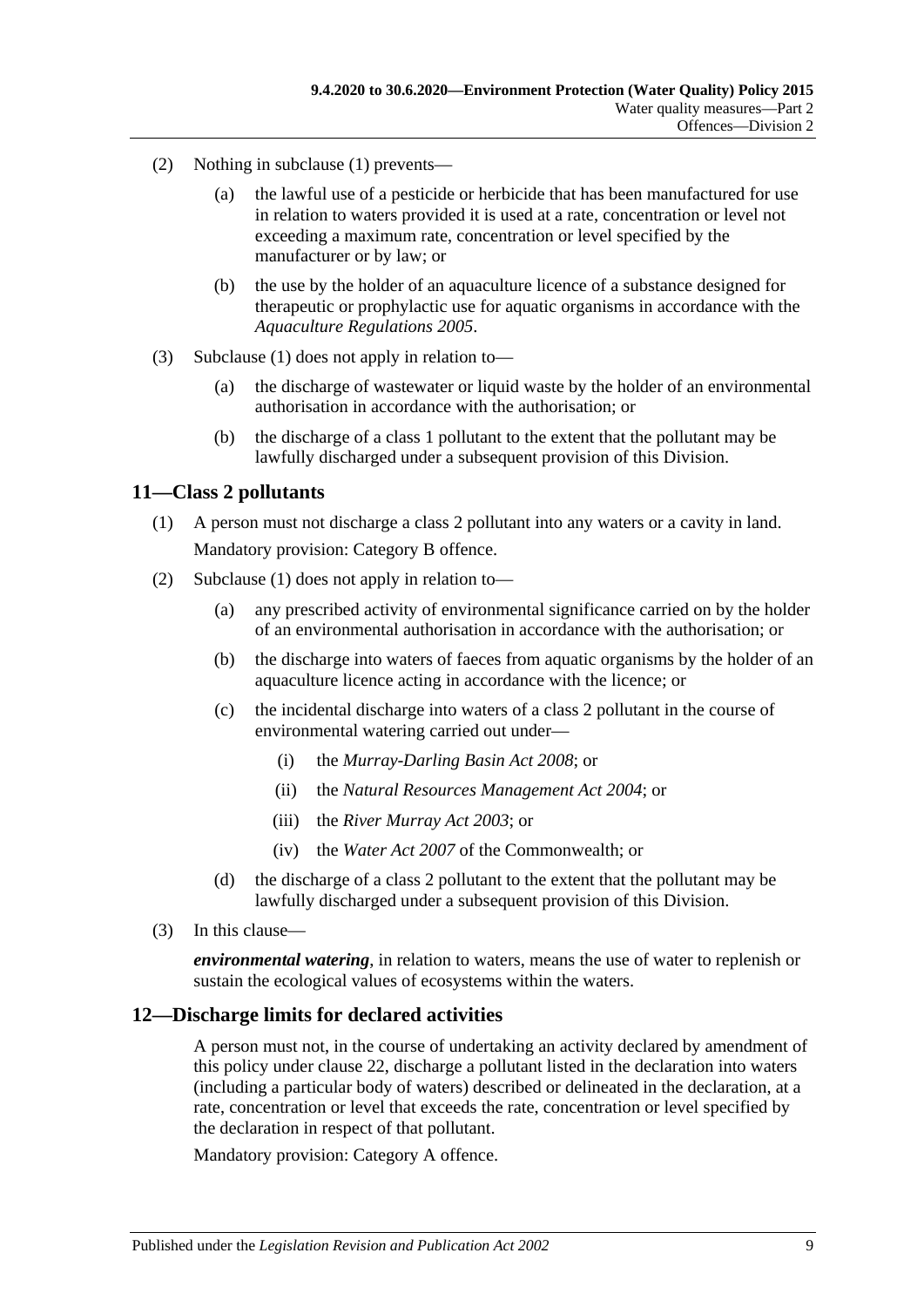### <span id="page-9-0"></span>**13—Antifoulants**

(1) A person must not use an antifoulant that contains tributyltin.

Mandatory provision: Category A offence.

- <span id="page-9-2"></span>(2) A person must, in using an antifoulant, or removing an antifoulant from any surface, comply with the following provisions:
	- (a) the cleaning of the hull of a vessel or the surface of any structure that has been coated with an antifoulant, or of any equipment contaminated with antifoulant, may only be carried out—
		- (i) in dry dock; or
		- (ii) above the high water mark of any waters; or
		- (iii) below the high water mark of any waters while the tide is out to such an extent that there is no tidal water coming into contact with the vessel, structure or equipment;
	- (b) antifoulant residues—
		- (i) must not enter any waters; and
		- (ii) must not come into contact with any land that is below the high water mark of any waters; and
		- (iii) must be collected and disposed of at a waste depot that is authorised under the Act to receive such waste.

Mandatory provision: Category B offence.

(3) Nothing in [subclause](#page-9-2) (2) prevents the use by the holder of an aquaculture licence of an antifoulant in accordance with the *[Aquaculture Regulations](http://www.legislation.sa.gov.au/index.aspx?action=legref&type=subordleg&legtitle=Aquaculture%20Regulations%202005) 2005*.

#### <span id="page-9-3"></span><span id="page-9-1"></span>**13A—Prohibited firefighting foam and foam products**

- (1) A person must not use, or cause or permit the use of, a prohibited firefighting foam. Mandatory provision: Category A offence.
- <span id="page-9-4"></span>(2) A person must not fill, or cause or permit the filling of, a fire extinguisher with a prohibited firefighting foam product.

Mandatory provision: Category B offence.

- (3) A person who refills, or causes or permits the refilling of, a fire extinguisher must ensure that, before transitioning the fire extinguisher from a prohibited firefighting foam product to a firefighting foam product that is fluorine-free—
	- (a) the fire extinguisher is thoroughly cleaned so as to remove, as far as reasonably practicable, any residual prohibited firefighting foam product or prohibited firefighting foam; and
	- (b) any prohibited firefighting foam product, prohibited firefighting foam or wastewater produced in the cleaning process is collected, securely contained and disposed of to a facility, or stored in a manner, approved by the Authority.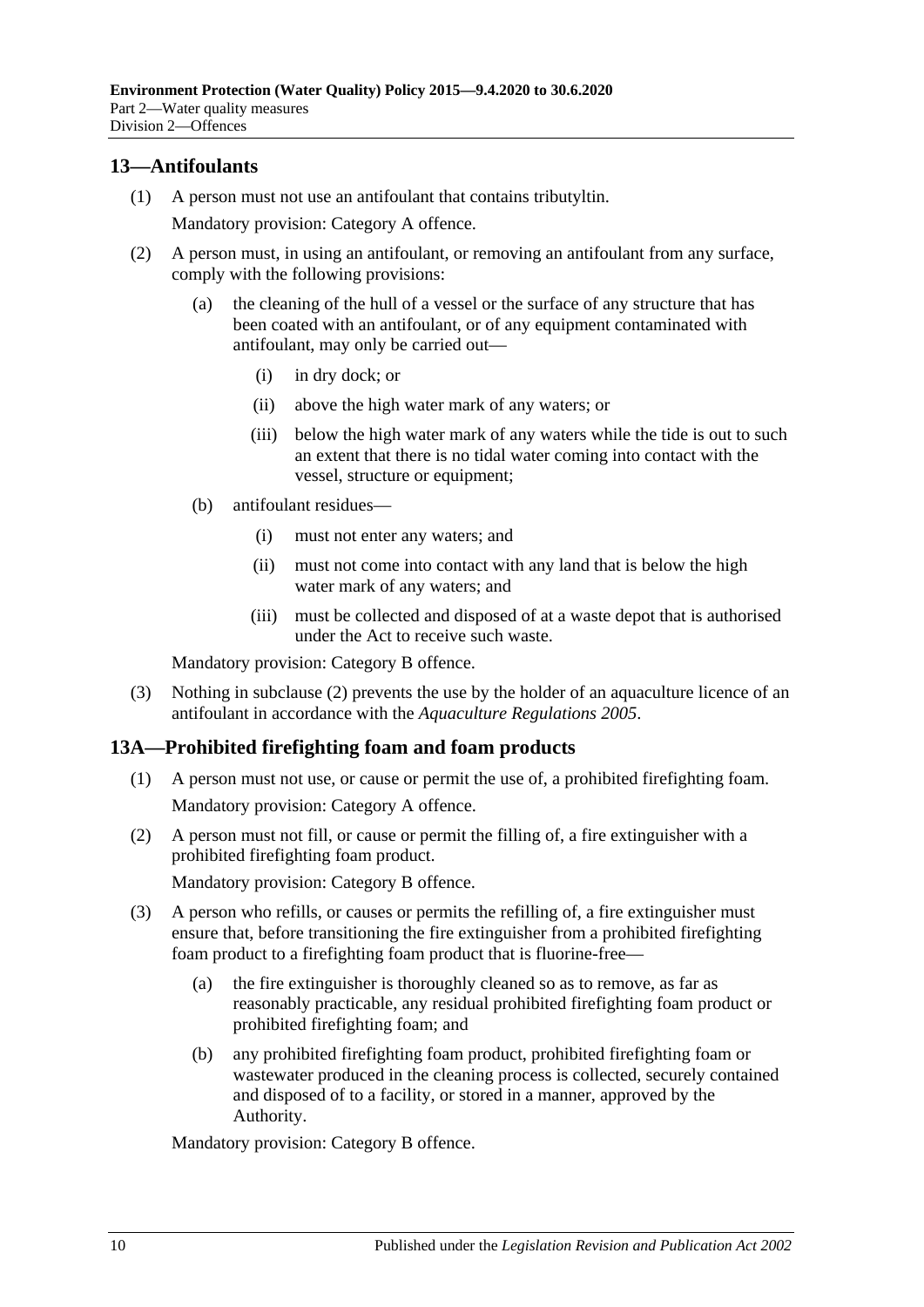(4) A person must not supply a firefighting foam product unless the producer's certification of its fluorine content is clearly displayed on a label or document provided with the product.

Mandatory provision: Category B offence.

- (5) [Subclause](#page-9-3) (1) does not apply until the relevant day in relation to the use of a prohibited firefighting foam by means of—
	- (a) a large fire extinguisher; or
	- (b) a small fire extinguisher, provided that the firefighting foam product used to produce the prohibited firefighting foam was in the fire extinguisher before the commencement of this clause.
- (6) [Subclause](#page-9-4) (2) does not apply until the relevant day in relation to the filling or refilling of a large fire extinguisher.
- (7) In this clause—

*class A fire* means a fire involving ordinary combustible material (other than liquids or gases) including wood, paper, cloth, plastics, rubber or other material comprised of organic carbon based compounds;

*class B fire* means a fire involving flammable or combustible liquids (and their fumes) including gasoline, petroleum, grease, oils, paints or other material with a low flashpoint;

*fire extinguisher* means a small fire extinguisher or large fire extinguisher;

*firefighting foam* means foam for preventing, controlling or extinguishing a class A or class B fire;

*firefighting foam product* means a concentrate or aqueous solution for use in a fire extinguisher for the production of firefighting foam;

*large fire extinguisher* means a fire extinguisher with a capacity of 90L or more, and includes—

- (a) a fire extinguishing system on a fire truck; and
- (b) an on-site fixed fire extinguishing system; and
- (c) any pumps, pipes, hoses, nozzles, sprinklers, storage containers and any other equipment associated with such systems;

*prohibited firefighting foam* means firefighting foam produced from a prohibited firefighting foam product;

*prohibited firefighting foam product* means a firefighting foam product that contains a fluorinated organic compound or compounds, but does not include a firefighting foam product that is fluorine-free;

*relevant day* means the second anniversary following the day fixed by the Governor for this clause to come into operation;

*small fire extinguisher* means a fire extinguisher with a capacity of less than 90L, and includes a hand-held or mobile fire extinguisher.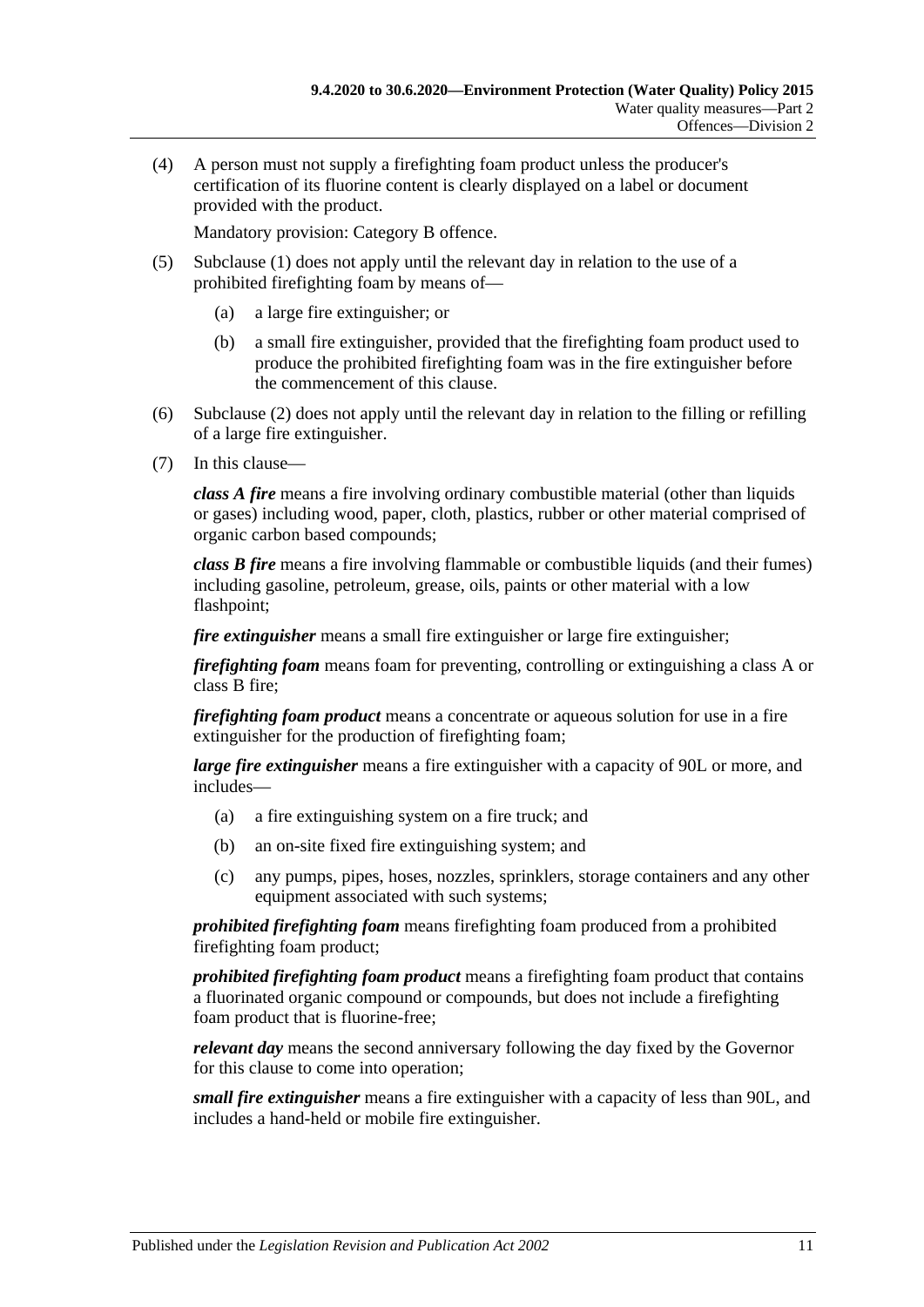#### <span id="page-11-0"></span>**14—Waste from extractive industries**

- (1) An operator of an extractive industry must ensure that—
	- (a) waste generated at the premises is not discharged into any waters or onto land in a place from which it is reasonably likely to enter any waters (including by processes such as seepage or infiltration or carriage by wind, rain, sea spray or stormwater or by the rising of the water table); and
	- (b) the premises incorporate a wastewater management system; and
	- (c) the system is effectively operating in respect of any wastewater generated at the premises while the premises are being used for the works.

Mandatory provision: Category B offence.

(2) An operator of an extractive industry must ensure that stormwater that has been contaminated by extracted material on the premises has had as much extracted material removed from it as is reasonably practicable before it is discharged into any waters.

Mandatory provision: Category B offence.

(3) In this clause—

*extractive industry* means works involving the extraction, or extraction and processing (by crushing, grinding, milling or separating into different sizes by sieving, air elutriation or in any other manner), of sand, gravel, stone, shell, shale, clay or soil, but excluding dredging or the removal of sand from a beach.

#### <span id="page-11-1"></span>**15—Waste from miscellaneous works**

- (1) An operator of works to which this clause applies (see [subclause](#page-11-2) (2)) must ensure that—
	- (a) waste generated at the premises is not discharged into any waters or onto land in a place from which it is reasonably likely to enter any waters (including by processes such as seepage or infiltration or carriage by wind, rain, sea spray or stormwater or by the rising of the water table); and
	- (b) the premises incorporate a wastewater management system; and
	- (c) the system is effectively operating in respect of any wastewater generated at the premises while the premises are being used for the works.

- <span id="page-11-2"></span>(2) This clause applies to the following works:
	- (a) an *abattoir, slaughter house or poultry processing works*, being works for the slaughter of animals and the production of meat or meat products for human or animal consumption;
	- (b) a *cattle feedlot*, being a confined yard or area in which cattle are held and are fed principally by mechanical means or by hand;
	- (c) *composting works*;
	- (d) *concrete batching works*, being works for the production of concrete or concrete products by the mixing of cement, sand, rock, aggregate or other similar materials;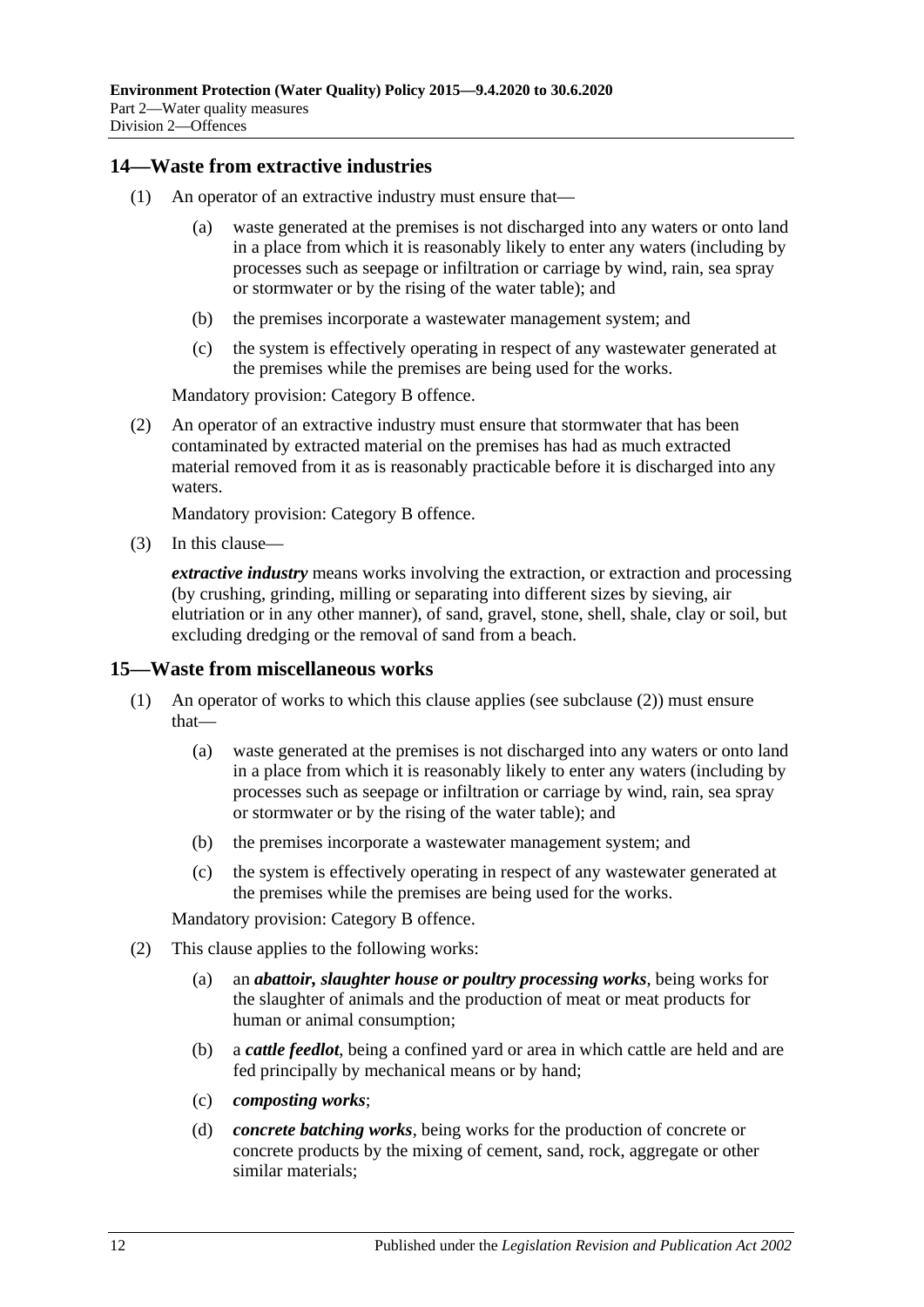- <span id="page-12-1"></span>(e) *fish processing works*, being works for scaling, gilling, gutting, filleting or otherwise processing fish for sale, but excluding—
	- (i) such works conducted on vessels; or
	- (ii) the processing of fish in the course of a business of selling fish by retail;
- (f) a *milking shed*, being a structure, whether roofed or not, at which operations for the milking of animals are carried on (including associated yard areas in which animals are confined prior to or following milking);
- (g) *milk processing works*, being works for separating, evaporating or otherwise processing milk for the manufacture of evaporated or condensed milk, cheese, butter, ice cream or other similar dairy products;
- (h) a *piggery*, being confined or roofed structures for the keeping or husbandry of pigs;
- (i) a *saleyard*, being a commercial yard at which cattle, sheep or other animals are gathered or confined for the purposes of their sale, auction or exchange (including associated transport loading facilities);
- (j) a *tannery or fellmongery*, being works for the commercial preservation or treatment of animal skins or hides, but excluding—
	- (i) the processing of skins or hides by primary producers in the course of primary production activities outside township areas; or
	- (ii) the processing of skins or hides in the course of taxidermy;
- (k) a *winery or distillery*, being works for processing grapes or other produce to make wine or spirits, but excluding works for bottling only.
- (3) In [subclause](#page-12-1)  $(2)(e)$ —

*processing fish* does not include freezing, chilling or packing the fish.

#### <span id="page-12-2"></span><span id="page-12-0"></span>**16—Waste from septic systems**

(1) A person who owns or occupies premises at which a septic system is installed must ensure that waste from the septic system is not discharged into any waters or onto land in a place from which it is reasonably likely to enter any waters (including by processes such as seepage or infiltration or carriage by wind, rain, sea spray or stormwater or by the rising of the water table).

Mandatory provision: Category B offence.

(2) [Subclause](#page-12-2) (1) does not apply in relation to the discharge of waste from a septic system if the waste has been treated so as to ensure that the level or concentration of a pollutant or characteristic specified in column 1 of the following table in respect of the water does not exceed the level or concentration specified in column 2 for that pollutant or characteristic at the point at which the waste enters or is reasonably likely to enter the waters:

| <b>Pollutant or characteristic</b> | Level or concentration |
|------------------------------------|------------------------|
| total nitrogen (as nitrogen)       | $5 \text{ mg/L}$       |
| total phosphorus (as phosphorus)   | $0.5 \text{ mg/L}$     |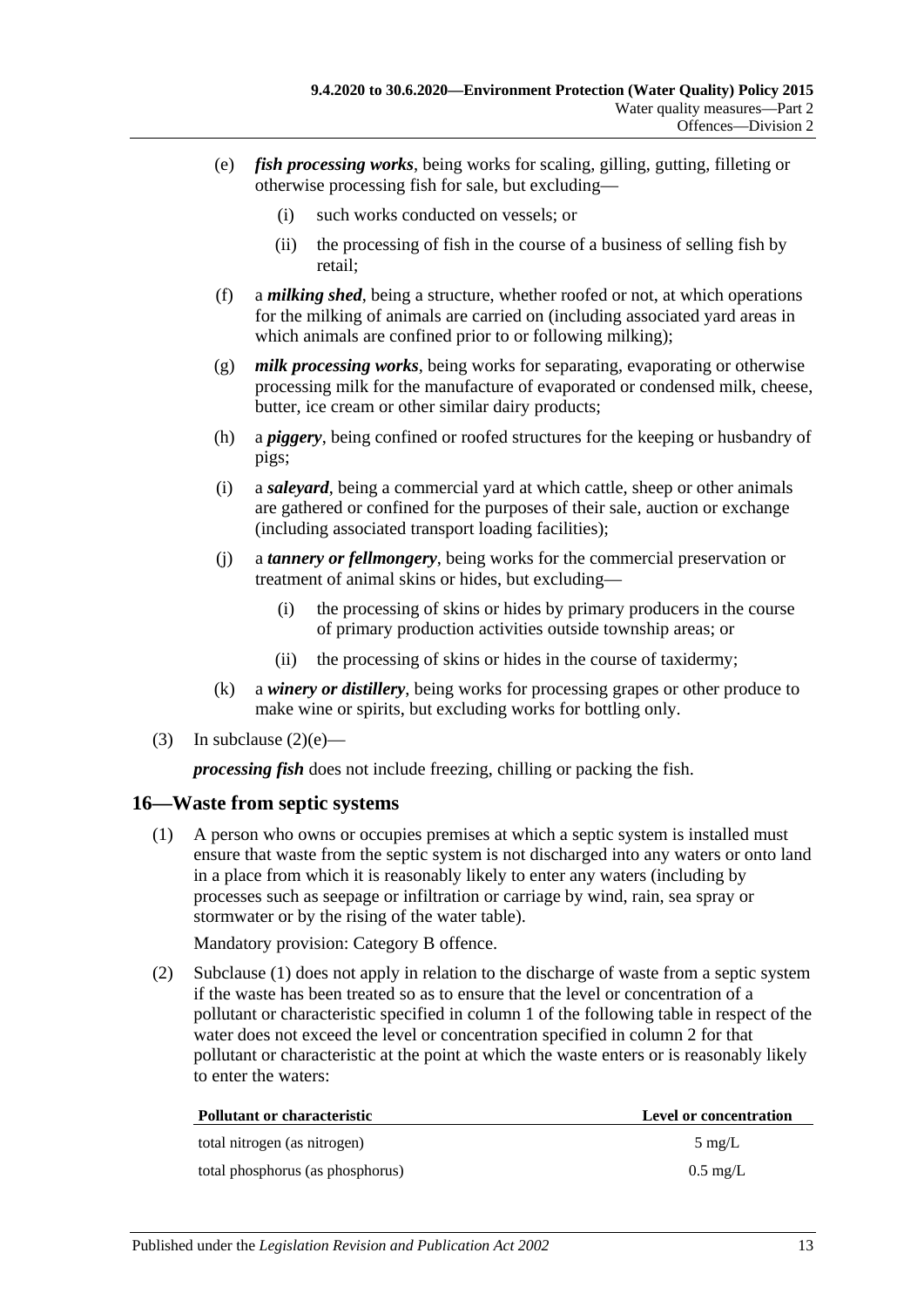| <b>Pollutant or characteristic</b> | Level or concentration |
|------------------------------------|------------------------|
| biochemical oxygen demand          | $10 \text{ mg/L}$      |

#### <span id="page-13-2"></span><span id="page-13-0"></span>**17—Waste from sewerage infrastructure**

(1) An operator of sewerage infrastructure must ensure that waste from the infrastructure is not discharged into any waters or onto land in a place from which it is reasonably likely to enter any waters (including by processes such as seepage or infiltration or carriage by wind, rain, sea spray or stormwater or by the rising of the water table). Mandatory provision: Category B offence.

(2) [Subclause](#page-13-2) (1) does not apply in relation to the discharge of waste from sewerage infrastructure—

- (a) by the holder of an environmental authorisation in accordance with the authorisation; or
- (b) in accordance with an approval within the meaning of the *[South Australian](http://www.legislation.sa.gov.au/index.aspx?action=legref&type=subordleg&legtitle=South%20Australian%20Public%20Health%20(Wastewater)%20Regulations%202013)  [Public Health \(Wastewater\) Regulations](http://www.legislation.sa.gov.au/index.aspx?action=legref&type=subordleg&legtitle=South%20Australian%20Public%20Health%20(Wastewater)%20Regulations%202013) 2013* relating to the infrastructure.
- (3) In this clause—

*waste*, from sewerage infrastructure, includes wastewater generated by the infrastructure.

#### <span id="page-13-4"></span><span id="page-13-1"></span>**18—Waste from vessels**

(1) Subject to [subclause](#page-13-3) (2), the owner, or the person in charge, of a vessel must ensure that, while the vessel is on inland or marine waters, waste (other than greywater) produced on or brought onto the vessel is stored on the vessel in a container from which it cannot escape.

- <span id="page-13-3"></span>(2) Wastewater may be discharged from a vessel as follows:
	- (a) blackwater may be discharged into marine waters from a vessel, provided that—
		- (i) the vessel is not a prescribed vessel; and
		- (ii) the blackwater—
			- (A) has been macerated into a fine slurry; and
			- (B) does not contain formaldehyde-based chemical treatments; and
			- (C) is not discharged into—
				- prescribed waters; or
				- waters within a harbor, marina or canal; or
				- waters within 3 nautical miles from any person in the waters or an aquaculture lease; and
		- (iii) in addition, in the case of untreated blackwater—
			- (A) it is not discharged into waters within 3 nautical miles from mean high water springs; and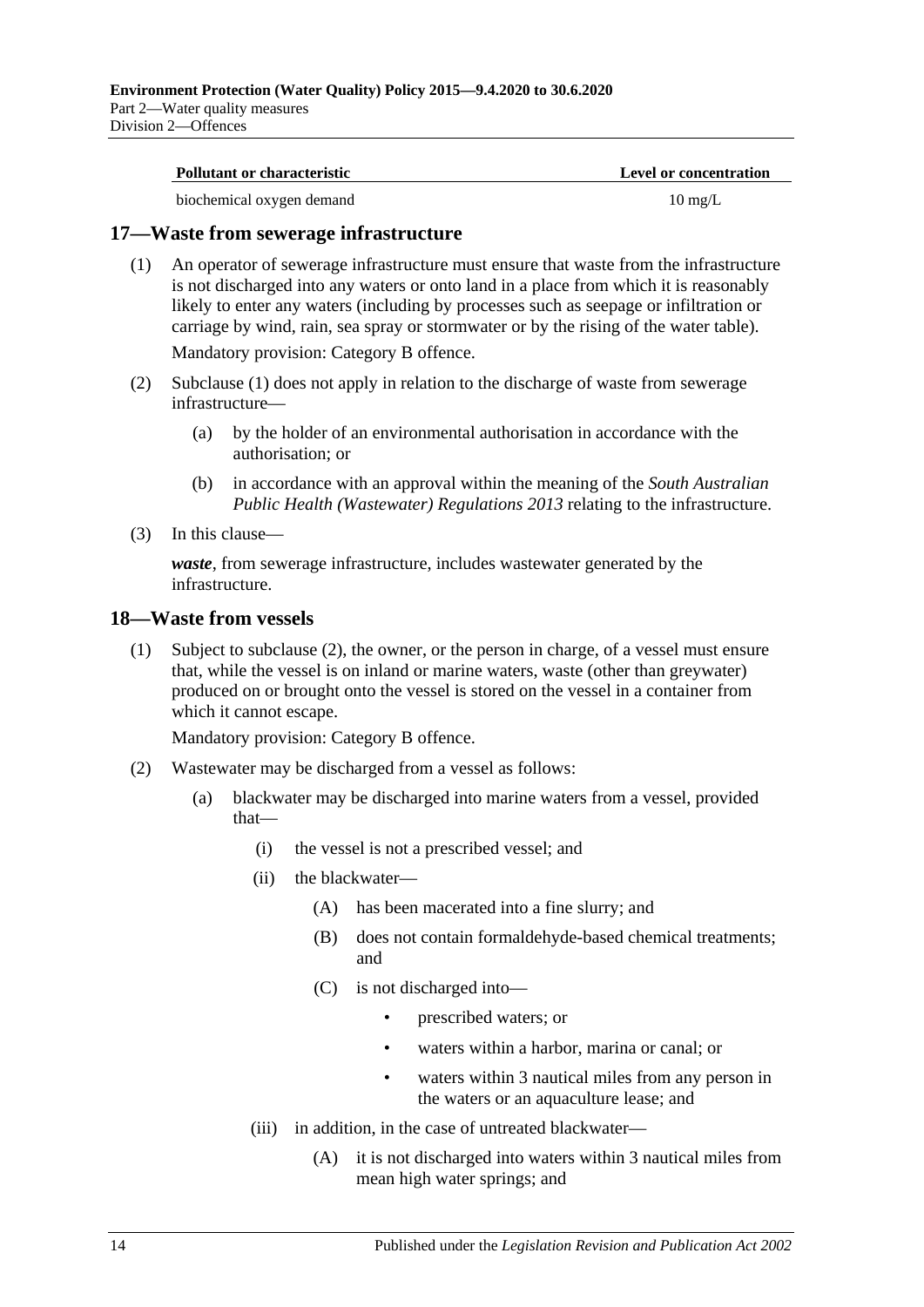- (B) the vessel is underway when the blackwater is discharged;
- (b) commercial fishing wastewater may be discharged from a vessel into marine waters other than prescribed waters, provided that it is not discharged into—
	- (i) waters within a harbor, marina or canal; or
	- (ii) waters within 3 nautical miles from any person in the waters,

(unless the Authority is satisfied that, due to the fishing operation involved, it is not reasonably practicable to prevent such discharge, in which case the wastewater may be so discharged following the removal from it of as much blood and other organic fishing or fish processing waste as is reasonably practicable).

<span id="page-14-1"></span>(3) Subject to [subclause](#page-14-0) (4), the owner, or the person in charge, of a vessel constructed after the commencement of this policy must ensure that, while the vessel is on inland or marine waters, greywater produced on or brought onto the vessel is stored on the vessel in a container from which it cannot escape.

- <span id="page-14-0"></span>(4) Greywater may be discharged from a vessel, provided that—
	- (a) the vessel is not permanently moored; and
	- (b) the greywater—
		- (i) does not contain formaldehyde-based chemical treatments or visible solids; and
		- (ii) is not discharged into—
			- (A) waters within a harbor, marina or canal; or
			- (B) waters within 1 nautical mile from any person in the waters; or
			- (C) waters within 3 nautical miles from an aquaculture lease; and
		- (iii) if untreated, is not discharged into—
			- (A) inland waters; or
			- (B) marine waters within 3 nautical miles from mean high water springs.
- (5) It will not be necessary in any proceedings for an offence against [subclause](#page-13-4) (1) or [\(3\)](#page-14-1) to prove that waste actually escaped from the container.
- <span id="page-14-2"></span>(6) For the purposes of this clause, blackwater will be taken to be treated if each of the following specifications have been met in relation to the blackwater (other than by a process of dilution):
	- (a) the pH is between 6 and 8.5 (inclusive);
	- (b) the concentration of suspended solids is less than 35 mg/L;
	- (c) the level of biochemical oxygen demand is less than 25 mg/L;
	- (d) the level of chemical oxygen demand is less than  $125 \text{ mg/L}$ ;
	- (e) the concentration of enterococci is less than 40 cells/0.1 L.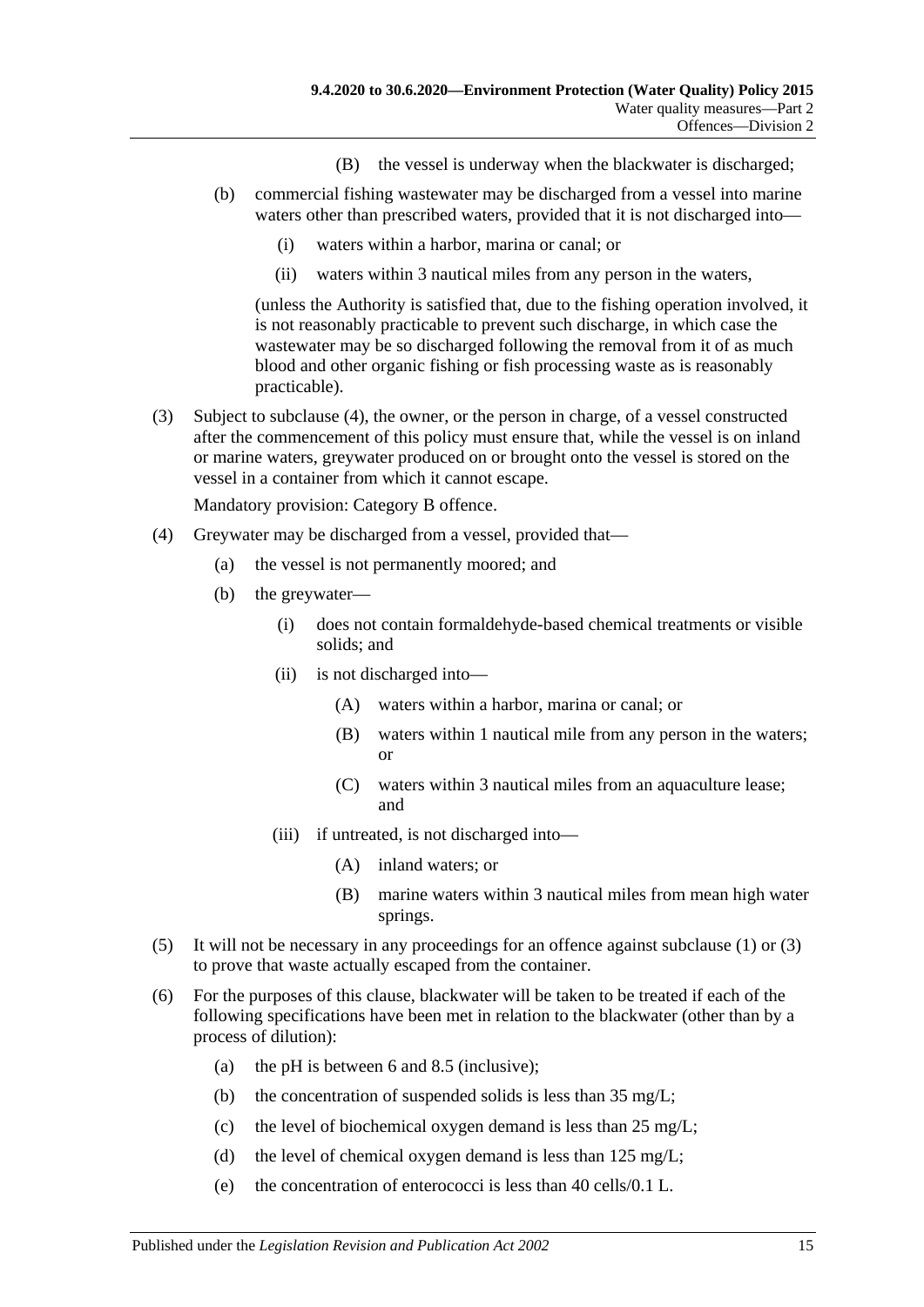- <span id="page-15-0"></span>(7) For the purposes of this clause, greywater will be taken to be treated if—
	- (a) each of the following specifications have been met in relation to the greywater (other than by a process of dilution):
		- (i) the concentration of suspended solids is less than 50 mg/L;
		- (ii) the concentration of grease is less than  $25 \text{ mg/L}$ ;
		- (iii) the concentration of nitrogen is less than  $10 \text{ mg/L}$ ;
		- (iv) the concentration of phosphorus is less than  $1 \text{ mg/L}$ ;
		- (v) the concentration of enterococci is less than 40 cells/0.1 L; and
	- (b) the Authority is satisfied that the greywater has been subjected to a process (eg digestion, oxidation or some other process approved by the Authority) to reduce the level of biochemical oxygen demand.
- (8) In this clause, unless the contrary intention appears—

*aquaculture lease* has the same meaning as in the *[Aquaculture Act](http://www.legislation.sa.gov.au/index.aspx?action=legref&type=act&legtitle=Aquaculture%20Act%202001) 2001*;

*blackwater* means human wastewater or wastewater generated by flushing or cleaning a toilet, and includes treated blackwater;

*commercial fishing wastewater* means wastewater produced in the course of commercial fishing or commercial fish processing, and includes deckhold water and water containing blood and other organic fishing or fish processing waste;

*greywater* means wastewater generated by washing, laundering, bathing or showering and includes water containing food or beverage waste and treated greywater, but does not include blackwater;

*harbor* has the same meaning as in the *[Harbors and Navigation Act](http://www.legislation.sa.gov.au/index.aspx?action=legref&type=act&legtitle=Harbors%20and%20Navigation%20Act%201993) 1993*;

*marina* means a boat basin for the mooring, berthing, securing or other storage of 2 or more vessels;

*Murray Mouth* means the Coorong and coastal waters that are within 500 metres of a line joining the locations on mean high water springs closest to 35°33′18.69″ South, 138°52′45.87″ East (northern side of the headland of Sir Richard Peninsula) and 35°33′21.95″ South, 138°52′53.34″ East (northern side of the headland of Younghusband Peninsula);

*prescribed vessel* means a vessel—

- (a) of or above 400 gross tonnage engaged in international shipping; or
- (b) authorised to carry more than 15 persons;

#### *prescribed waters* means—

- (a) waters of the River Murray and its tributaries; or
- (b) waters of Lake George; or
- (c) waters of the Coorong above the Murray Mouth; or
- (d) waters of Lake Albert and Lake Alexandrina;

*treated blackwater*—see [subclause](#page-14-2) (6);

*treated greywater*—see [subclause](#page-15-0) (7);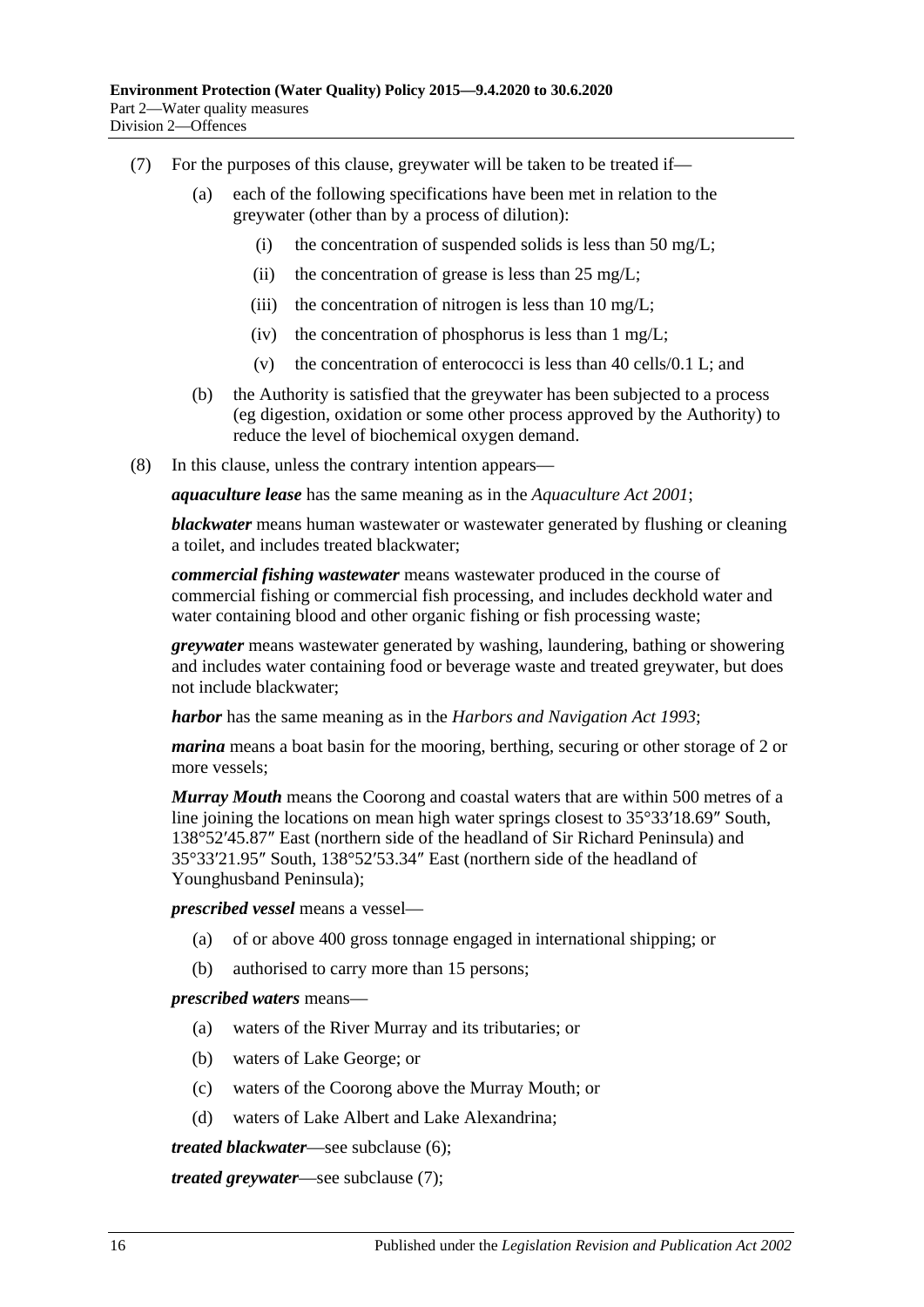*untreated blackwater* means blackwater other than treated blackwater;

*untreated greywater* means greywater other than treated greywater.

#### <span id="page-16-0"></span>**19—Waste from waste depots**

An operator of a waste depot must not discharge waste deposited or generated at the depot into any waters or onto land in a place from which it is reasonably likely to enter any waters (including by processes such as seepage or infiltration or carriage by wind, rain, sea spray or stormwater or by the rising of the water table).

Mandatory provision: Category B offence.

#### <span id="page-16-4"></span><span id="page-16-1"></span>**20—Wastewater lagoons**

(1) An operator of a wastewater lagoon must ensure that the contents of the lagoon do not overflow, or reach a level where it is reasonably likely that they will overflow, into any waters or onto land in a place from which they are reasonably likely to enter any waters (including by processes such as seepage or infiltration or carriage by wind, rain, sea spray or stormwater or by the rising of the water table).

Mandatory provision: Category B offence.

- (2) [Subclause](#page-16-4) (1) does not apply—
	- (a) to a wastewater lagoon that is used for the purposes of a public stormwater system; or
	- (b) to the extent that a degree of overflow has been contemplated in the design and normal course of operation of the lagoon.

## <span id="page-16-2"></span>**Division 3—Matters relating to Part 6 of Act**

#### <span id="page-16-3"></span>**21—Matters relating to Part 6 of Act**

In determining any matters under Part 6 of the Act in relation to an activity or development, the Authority must—

- (a) take into account whether the activity or development has resulted or may result in the pollution of any waters through the discharge of waste or a pollutant into waters or onto land; and
- (b) consider the requirements that should, in the event of an authorisation being granted, be imposed on all relevant persons for the purposes of preventing or minimising the pollution of the waters or its harmful effects; and
- (c) in imposing any such requirements, take into account (without limitation)—
	- (i) any code, standard, guidelines or other document referred to in this policy that applies to the activity or development or to the relevant waters; and
	- (ii) in addition, in the case of an exemption from a provision of this policy—whether the exemption should be subject to a condition—
		- (A) requiring a monitoring and reporting program to be carried out in relation to the activity; and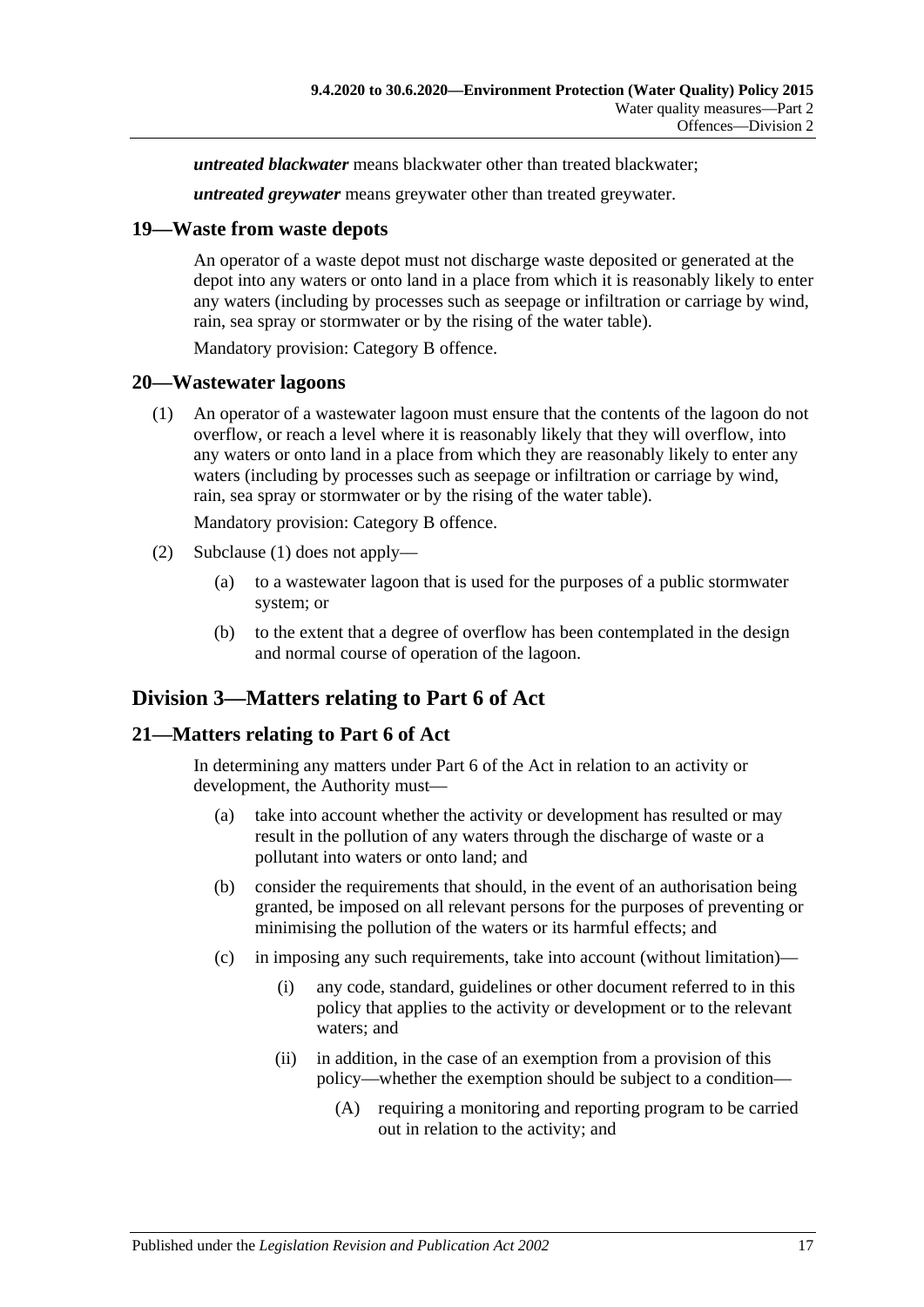(B) if necessary, requiring the program to be independently checked and verified at regular intervals and the checked and verified results to be made available to the Authority.

# <span id="page-17-0"></span>**Part 3—Amendment of policy**

## <span id="page-17-1"></span>**22—Amendment of policy by Gazette notice under section 32 of Act**

- <span id="page-17-4"></span>(1) Pursuant to section  $32(1)(c)$  of the Act, this policy may be amended by the Minister, by notice in the Gazette—
	- (b) so as to—
		- (i) declare or modify, for the purposes of [clause](#page-8-1) 12, an activity, waters or a pollutant or rate, concentration or level of a pollutant; or
		- (ii) modify [Schedule](#page-17-2) 1, [Schedule](#page-19-0) 2, [Schedule](#page-20-0) 3 or [Schedule](#page-21-0) 4; or
		- (iii) make amendments as a consequence of the amendment, revocation or substitution of a code, standard or guidelines (including the Water Quality Guidelines) or other document, referred to in this policy; or
		- (iv) make other amendments (including amendment of [Part](#page-1-0) 1) as a consequence of an amendment referred to in a preceding subparagraph.
- (2) An amendment is to be in the form of a textual amendment and, as such, a provision may be deleted from, substituted in or inserted into the policy and material may be deleted from, substituted in or inserted into a provision of the policy.
- (3) The Authority cannot make a recommendation to the Minister for an amendment referred to in this clause unless—
	- (a) the proposal has been reduced to writing, clearly setting out the purpose and likely impact of and reasons for the proposed amendment; and
	- (b) in relation to an amendment under [subclause](#page-17-4)  $(1)(b)$ —consultation has been undertaken as follows:
		- (i) relevant organisations and industries and the community likely to be affected by the proposed amendment have been consulted;
		- (ii) in addition, in respect of an amendment of [Schedule](#page-17-2) 1 relating to environmental values of waters, the Minister responsible for the administration of the *[Aboriginal Heritage Act](http://www.legislation.sa.gov.au/index.aspx?action=legref&type=act&legtitle=Aboriginal%20Heritage%20Act%201988) 1988* has been consulted as to whether the waters have spiritual or cultural significance to a particular indigenous community;
		- (iii) the views expressed by those consulted have been considered by the Authority and communicated to the Minister.

## <span id="page-17-2"></span>**Schedule 1—Environmental values of waters [\(clause](#page-4-1) 6)**

## <span id="page-17-3"></span>**1—Interpretation**

(1) In this Schedule—

*background TDS level*—see [subclause](#page-18-2) (2);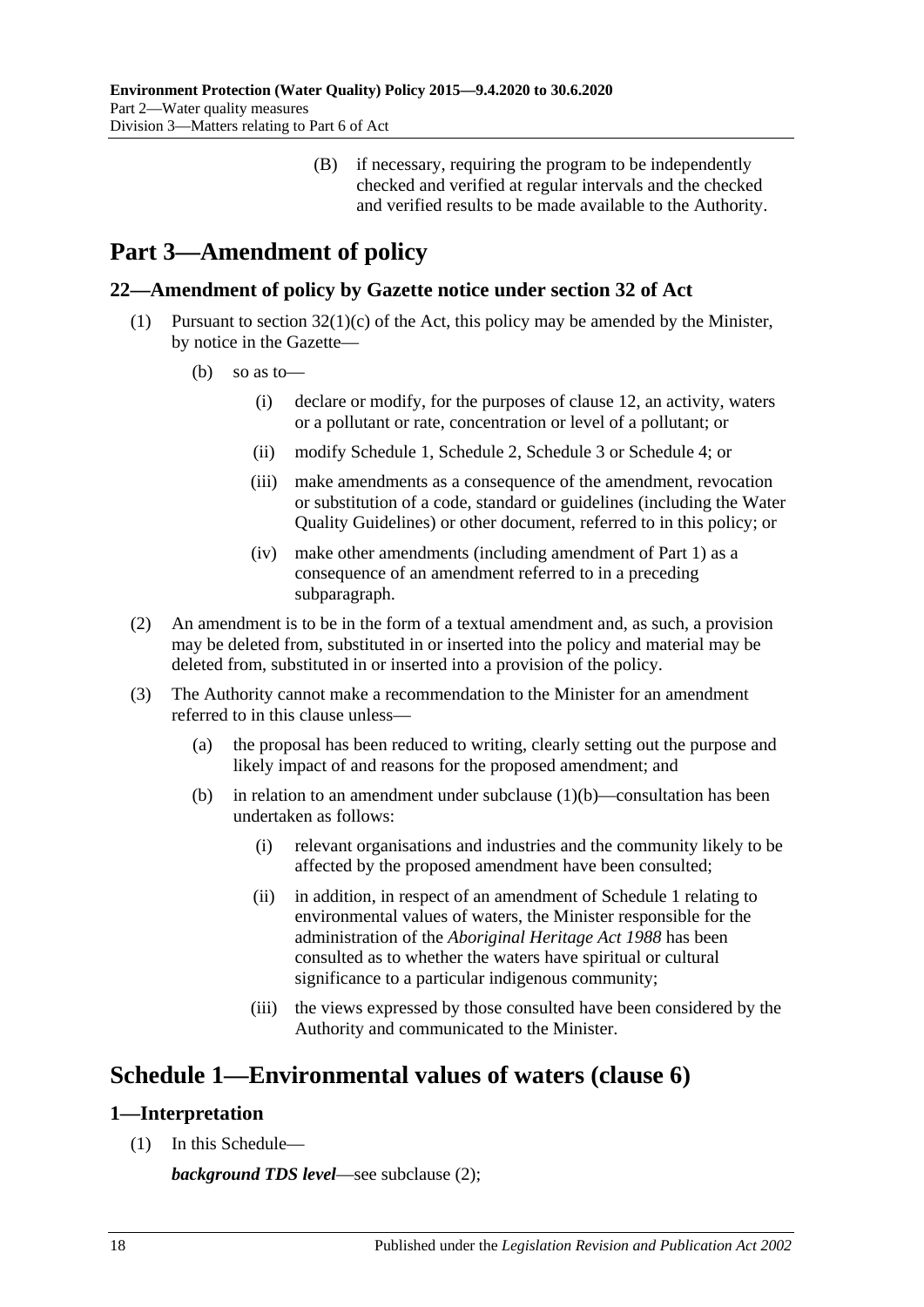*Groundwater Data document* means the document titled *Groundwater Data* prepared by WaterConnect, as in force from time to time (see

http://www.waterconnect.sa.gov.au/Water-Resources/Groundwater/SitePages/Home.a spx);

*TDS* means total dissolved solids.

- <span id="page-18-2"></span>(2) For the purposes of this Schedule—a reference to the background TDS level of underground waters is—
	- (a) in the case of underground waters in a well described in the Groundwater Data document—a reference to the background TDS level as indicated in that document for those waters; and
	- (b) in any other case—a reference to the background TDS level for the waters as measured by a method approved by the Authority.

#### <span id="page-18-0"></span>**2—Environmental values of waters—default values**

Subject to [clause](#page-18-1) 3, the following environmental values apply in relation to marine waters and inland surface waters.

| <b>Waters</b>         | <b>Aquatic</b><br>ecosyste<br>m | Recreatio<br>n and<br>aesthetics | Drinking<br>water for<br>human<br>consumptio<br>$\mathbf n$ | <b>Primary</b><br>industries<br>—irrigatio<br>n and<br>general<br>water uses | <b>Primary</b><br>industries<br>—livestoc<br>$k$ drinking<br>water | <b>Primary</b><br>industries<br>—aquacult<br>ure and<br>human<br>consumptio<br>n of<br>aquatic<br>foods |
|-----------------------|---------------------------------|----------------------------------|-------------------------------------------------------------|------------------------------------------------------------------------------|--------------------------------------------------------------------|---------------------------------------------------------------------------------------------------------|
| Marine waters         | X                               | X                                |                                                             |                                                                              |                                                                    | X                                                                                                       |
| Inland surface waters | X                               | X                                |                                                             | X                                                                            | Χ                                                                  | X                                                                                                       |

#### <span id="page-18-1"></span>**3—Environmental values of particular waters**

The following environmental values apply in relation to the waters as specified:

| <b>Waters</b>                               | Aquatic<br>ecosyste<br>m | Recreatio<br>n and<br>aesthetics | <b>Drinking</b><br>water for<br>human<br>consumptio<br>n | <b>Primary</b><br>industries<br>—irrigatio<br>n and<br>general<br>water uses | <b>Primary</b><br>industries<br>—livestoc<br>k drinking<br>water | <b>Primary</b><br>industries<br>-aquacult<br>ure and<br>human<br>consumptio<br>n of<br>aquatic<br>foods |
|---------------------------------------------|--------------------------|----------------------------------|----------------------------------------------------------|------------------------------------------------------------------------------|------------------------------------------------------------------|---------------------------------------------------------------------------------------------------------|
| Lake Albert and Lake<br>Alexandrina         | X                        | X                                |                                                          | X                                                                            | X                                                                | X                                                                                                       |
| Lake Bonney (South East)<br>and tributaries | X                        | X                                |                                                          |                                                                              |                                                                  | X                                                                                                       |
| Public stormwater systems                   | X                        | X                                |                                                          |                                                                              |                                                                  |                                                                                                         |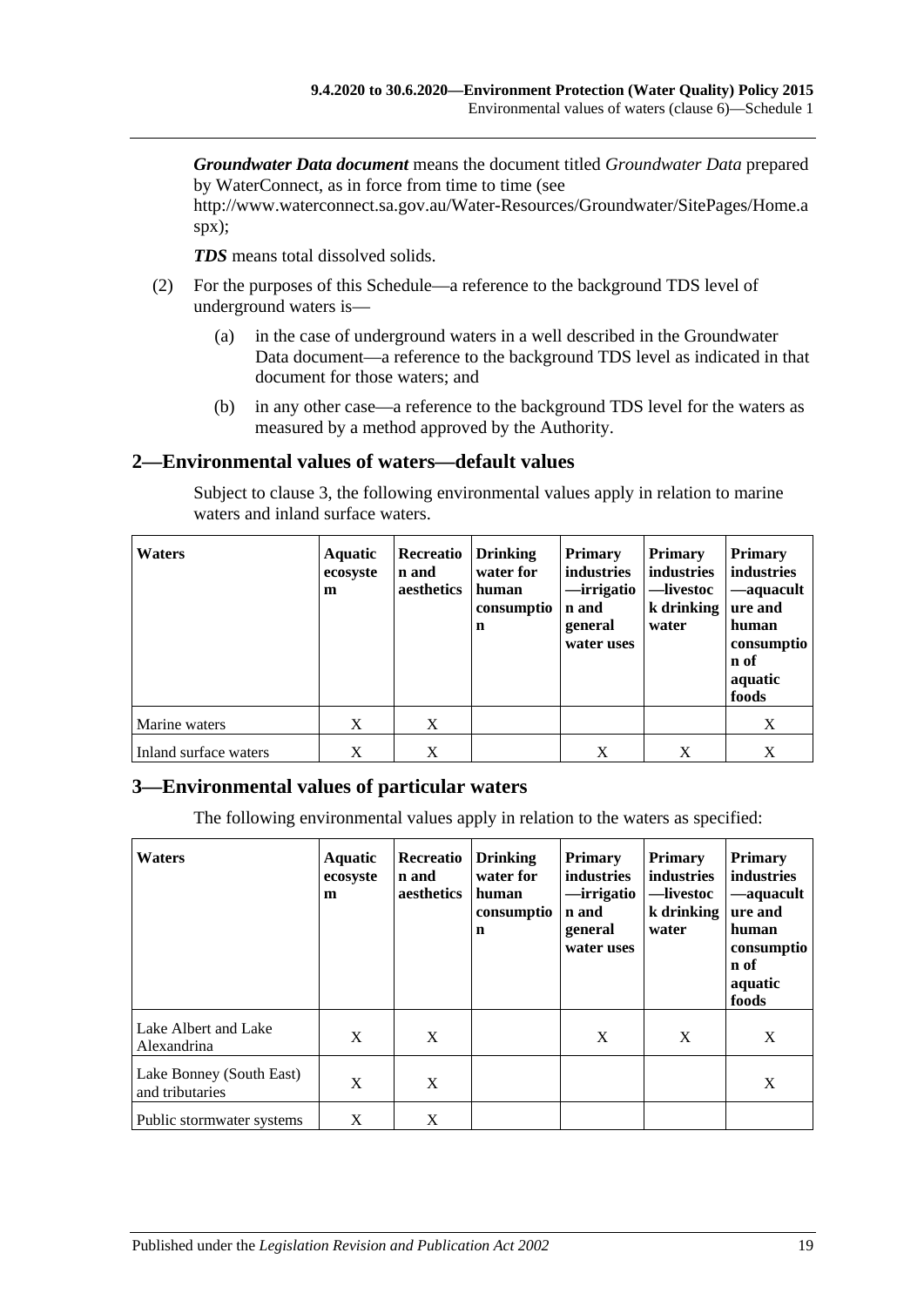## **Environment Protection (Water Quality) Policy 2015—9.4.2020 to 30.6.2020**

Schedule 1—Environmental values of waters (clause 6)

| <b>Waters</b> |                                                                                                                    | <b>Aquatic</b><br>ecosyste<br>m | Recreatio<br>n and<br>aesthetics | <b>Drinking</b><br>water for<br>human<br>consumptio<br>n | <b>Primary</b><br>industries<br>-irrigatio<br>n and<br>general<br>water uses | <b>Primary</b><br>industries<br>-livestoc<br>k drinking<br>water | <b>Primary</b><br>industries<br>-aquacult<br>ure and<br>human<br>consumptio<br>n of<br>aquatic<br>foods |
|---------------|--------------------------------------------------------------------------------------------------------------------|---------------------------------|----------------------------------|----------------------------------------------------------|------------------------------------------------------------------------------|------------------------------------------------------------------|---------------------------------------------------------------------------------------------------------|
| Act)          | Surface waters in a water<br>protection area (within the<br>meaning of section 61 of the                           | X                               | $\mathbf X$                      | $\mathbf X$                                              | $\mathbf X$                                                                  | X                                                                | $\mathbf X$                                                                                             |
| follows:      | Underground waters as                                                                                              |                                 |                                  |                                                          |                                                                              |                                                                  |                                                                                                         |
| (a)           | underground<br>waters with a<br>background TDS<br>level of less than<br>1 200 mg/L                                 |                                 |                                  | $\boldsymbol{\mathrm{X}}$                                | $\mathbf X$                                                                  | $\mathbf X$                                                      | $\mathbf X$                                                                                             |
| (b)           | underground<br>waters with a<br>background TDS<br>level of<br>$1200$ mg/L or<br>more, but less<br>than $3000$ mg/L |                                 |                                  |                                                          | $\mathbf X$                                                                  | $\mathbf X$                                                      | X                                                                                                       |
| (c)           | underground<br>waters with a<br>background TDS<br>level of<br>3 000 mg/L or<br>more, but less<br>than $13000$ mg/L |                                 |                                  |                                                          |                                                                              | $\mathbf X$                                                      | $\mathbf X$                                                                                             |

## <span id="page-19-0"></span>**Schedule 2—Class 1 pollutants**

Agricultural chemicals Asbestos Biosolids and wastewater treatment sludge Brick, bitumen or concrete cutting wastewater Building washwater Carpet or upholstery cleaning waste Chemicals designed for human or animal therapeutic use Chemicals listed in Schedule A of the *National strategy for the management of scheduled wastes 1992*, prepared by ANZECC, as in force from time to time Cleaning agents Concrete waste Condensate from compressors Construction and demolition waste (whether or not inert) Detergents and their byproducts Domestic waste (being waste produced in the course of a domestic activity)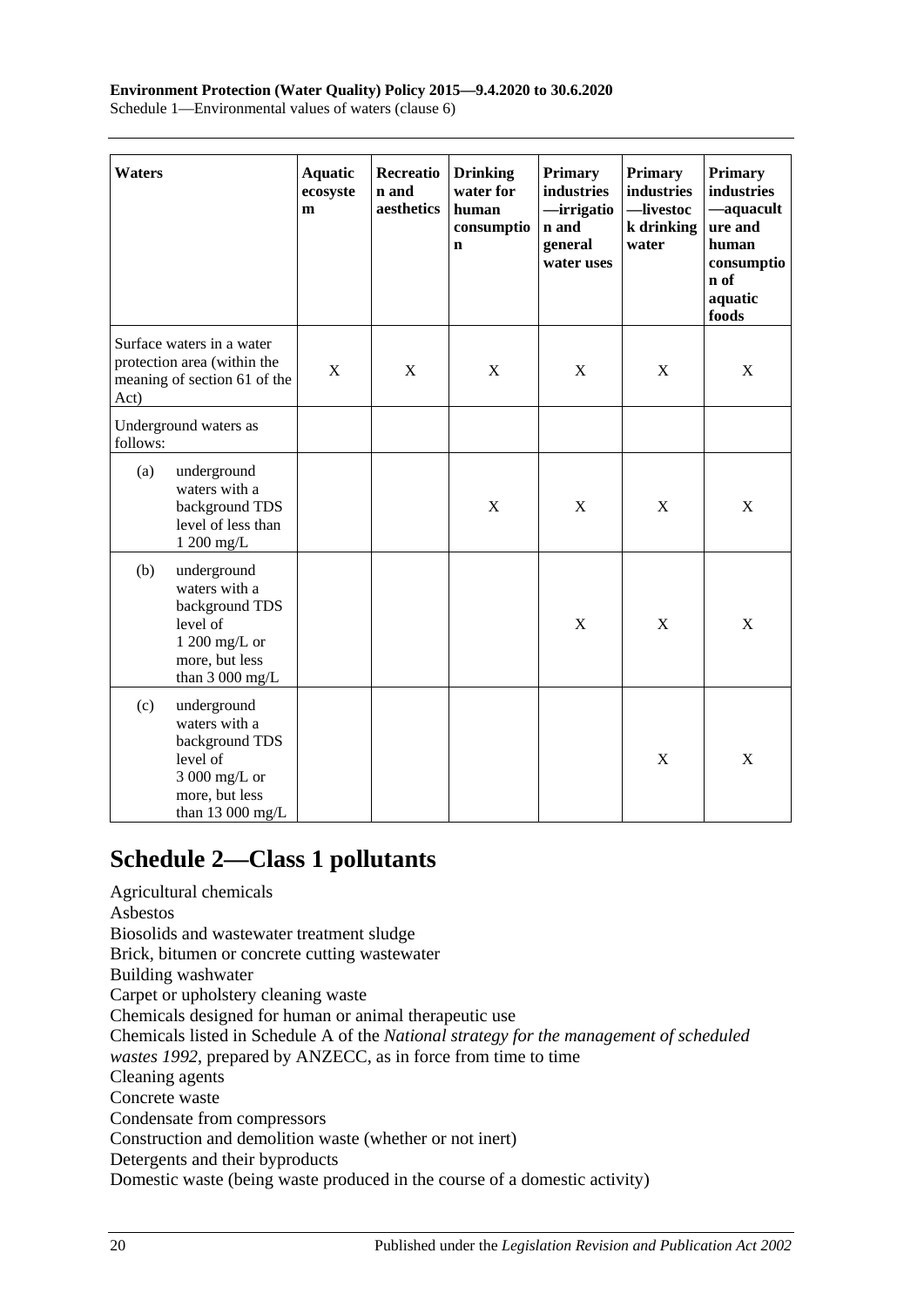Engine coolant Food or beverage waste Fuel dispensing area washwater Hard waste (for example, vehicles, tyres, batteries, metal parts, piping, electronic equipment and municipal solid waste) Hazardous waste Human waste High pressure water blasting waste Liquid waste Medical waste Motor vehicle servicing or repairs waste Oil, grease or lubricants Paint and paint scrapings Painting washwater Paint stripping waste Petroleum products Photographic chemicals Plaster, plaster waste and plaster wastewater Pool backwash water Pool chemicals Putrescible waste (for example, food scraps and dead animals that are putrid or likely to become putrid) Quarantine waste (waste that is subject to quarantine under the *Quarantine Act 1908* of the Commonwealth) Radioactive waste (being waste, the management or disposal of which is regulated under the *[Radiation Protection and Control Act](http://www.legislation.sa.gov.au/index.aspx?action=legref&type=act&legtitle=Radiation%20Protection%20and%20Control%20Act%201982) 1982* or a law of the Commonwealth) Roof cleaning waste Rubbish and litter (for example, bottles, cans, cartons, cigarette butts, food scraps, packaging and paper, glass or plastic items or materials) Sawdust Sewage **Solvents** Stain or varnish Steam cleaning waste Street cleaning waste Timber preservatives Trade waste Washdown water from cleaning animals or animal enclosures Washdown water from cleaning vehicles, plant or equipment Washdown water from commercial or industrial premises or wharves Waste from grease traps

## <span id="page-20-0"></span>**Schedule 3—Class 2 pollutants**

Air conditioning or cooling system wastewater Animal faeces Fertilisers Green waste (for example, lawn clippings, leaves and prunings) Soil, clay, gravel or sand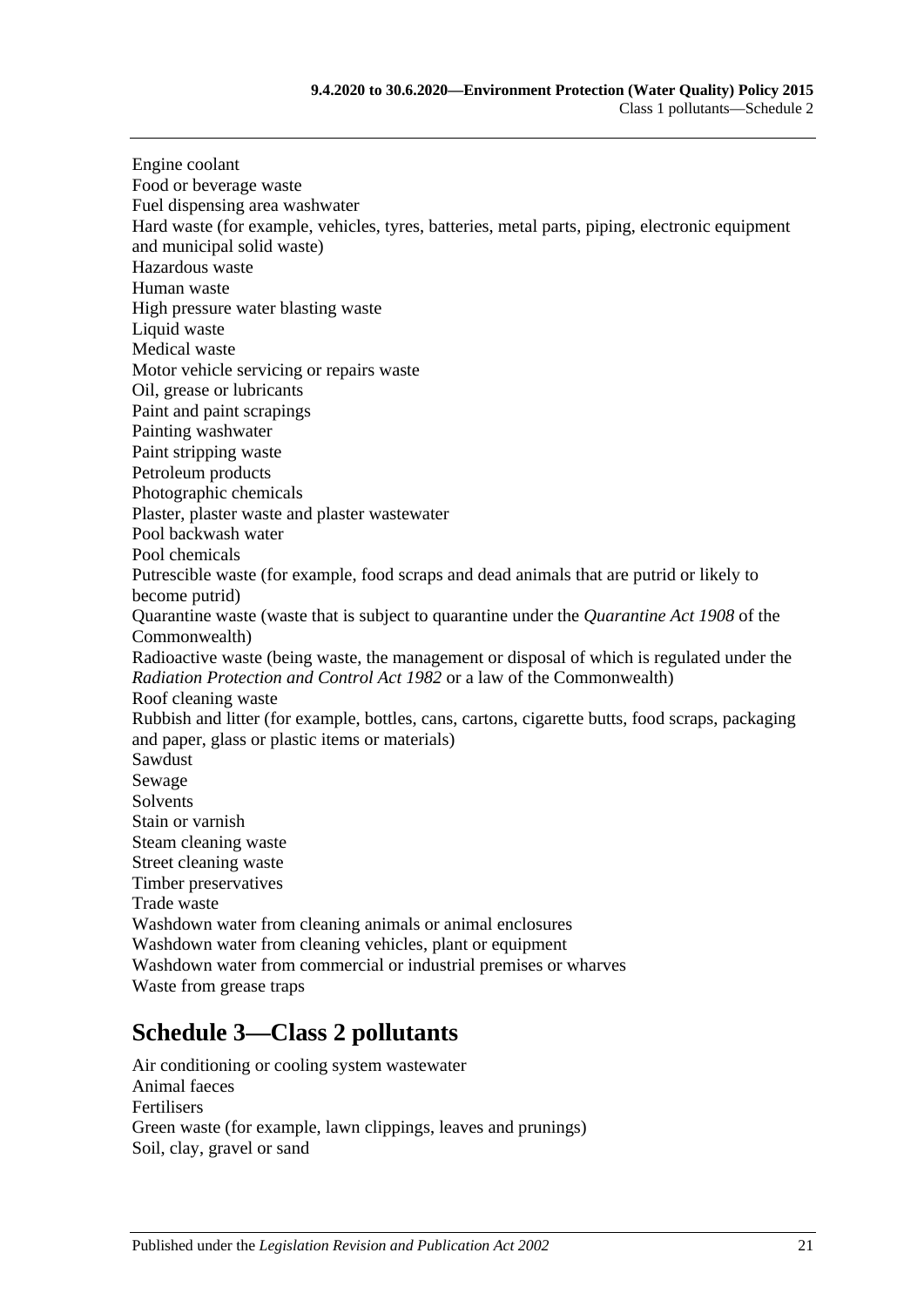# <span id="page-21-0"></span>**Schedule 4—Codes, standards, guidelines and other documents**

| <b>Subject</b>                                    | <b>Activity</b>                                                                                                        |                                                                                                                                                                                                         | Code, standard or guidelines                                                                                                                                                                                                                                                                  |
|---------------------------------------------------|------------------------------------------------------------------------------------------------------------------------|---------------------------------------------------------------------------------------------------------------------------------------------------------------------------------------------------------|-----------------------------------------------------------------------------------------------------------------------------------------------------------------------------------------------------------------------------------------------------------------------------------------------|
| <b>Antifoulants</b>                               |                                                                                                                        | Using antifoulant                                                                                                                                                                                       | Anti-fouling and In-water Cleaning<br>Guidelines June 2013, published by the<br>Australian Government Department of<br>Agriculture, Fisheries and Forestry and<br>Department of Sustainability,<br>Environment, Water, Population and<br>Communities, as in force from time to<br>time        |
| <b>Building or</b><br>construction                |                                                                                                                        | Undertaking a building or construction<br>activity described in the Stormwater<br>Pollution Prevention Code of Practice for<br>the Building and Construction<br>Industry 1999 prepared by the Authority | Stormwater Pollution Prevention Code of<br>Practice for the Building and<br>Construction Industry 1999, prepared by<br>the Authority                                                                                                                                                          |
| <b>Cattle feedlot</b>                             |                                                                                                                        | Operating a cattle feedlot                                                                                                                                                                              | Guidelines for the Establishment and<br>Operation of Cattle Feedlots in South<br>Australia Second Edition February 2006,<br>prepared by the Authority, the Local<br>Government Association of South<br>Australia and Primary Industries and<br>Resources SA, as in force from time to<br>time |
| <b>Fire protection</b><br>systems in<br>buildings |                                                                                                                        | Undertaking the construction, maintenance<br>or management of a fire protection system                                                                                                                  | <b>Guidelines for Fire Protection Services</b><br>Pipework Systems-Wastewater<br>Removal 2003, prepared by the Authority                                                                                                                                                                      |
| <b>MAR</b> schemes                                |                                                                                                                        | Operating a MAR scheme                                                                                                                                                                                  | Code of Practice for Aquifer Storage and<br>Recovery 2004, prepared by the Authority                                                                                                                                                                                                          |
| <b>Milking sheds</b>                              |                                                                                                                        | Operating a milking shed                                                                                                                                                                                | Code of Practice for Milking Shed<br><i>Effluent 2003</i> , prepared by the Authority                                                                                                                                                                                                         |
| <b>Piggery</b>                                    |                                                                                                                        | Operating a piggery                                                                                                                                                                                     | <b>Australian Pork Limited National</b><br><b>Environmental Guidelines for Piggeries</b><br>Second Edition 2010, prepared by<br><b>Australian Pork Limited</b>                                                                                                                                |
|                                                   |                                                                                                                        | <b>Roads and public</b> Undertaking by a public authority of-                                                                                                                                           | Stormwater Pollution Prevention Code of                                                                                                                                                                                                                                                       |
| stormwater<br>systems                             | (a)                                                                                                                    | the construction or maintenance<br>of a public road; or                                                                                                                                                 | Practice for Local, State and Federal<br>Government 1998, prepared by the<br>Authority                                                                                                                                                                                                        |
|                                                   | (b)                                                                                                                    | the management of a stormwater<br>system or a part of such a system                                                                                                                                     |                                                                                                                                                                                                                                                                                               |
| <b>Septic systems</b>                             | Using sludge collected from a septic<br>system                                                                         |                                                                                                                                                                                                         | South Australian Biosolids Guidelines for<br>the Safe Handling, Reuse or Disposal of<br>Biosolids 1997, prepared by the Authority                                                                                                                                                             |
| <b>Sewerage</b><br>infrastructure                 | Operating sewerage infrastructure<br>Reusing, or supplying for reuse, sludge<br>collected from sewerage infrastructure |                                                                                                                                                                                                         | Code of Practice for Wastewater<br>Overflow Management 2008, prepared by<br>the Authority                                                                                                                                                                                                     |
|                                                   |                                                                                                                        |                                                                                                                                                                                                         | South Australian Biosolids Guidelines for<br>the Safe Handling, Reuse or Disposal of<br>Biosolids 1997, prepared by the Authority                                                                                                                                                             |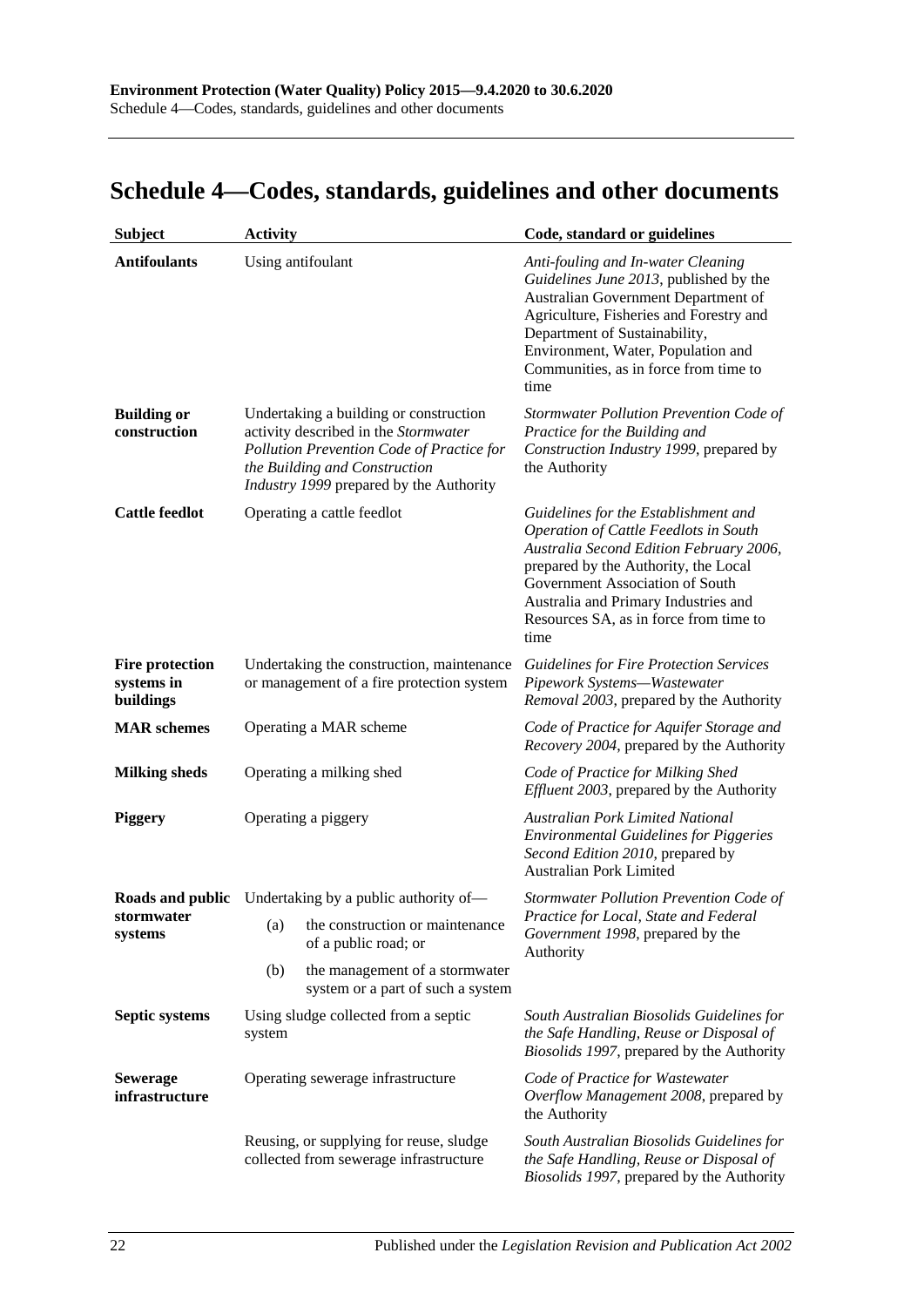| Codes, standards, guidelines and other documents—Schedule 4 |  |  |  |
|-------------------------------------------------------------|--|--|--|
|-------------------------------------------------------------|--|--|--|

| <b>Subject</b>                     | <b>Activity</b>                                                                                     | Code, standard or guidelines                                                                                                                                                                                                                                                                                                    |
|------------------------------------|-----------------------------------------------------------------------------------------------------|---------------------------------------------------------------------------------------------------------------------------------------------------------------------------------------------------------------------------------------------------------------------------------------------------------------------------------|
|                                    | Reusing, or supplying for reuse,<br>wastewater collected from sewerage<br>infrastructure            | <b>Australian Guidelines for Water</b><br>Recycling: Managing Health and<br>Environmental Risks (Phase 1) 2006,<br>prepared by Natural Resource<br>Management Ministerial Council,<br><b>Environment Protection and Heritage</b><br>Council and the Australian Health<br>Ministers Conference, as in force from<br>time to time |
|                                    |                                                                                                     | Code of Practice for Wastewater<br>Overflow Management 2008, prepared by<br>the Authority                                                                                                                                                                                                                                       |
| facilities                         | <b>Vessels and vessel</b> Operating a vessel or vessel facility                                     | Code of Practice for vessel and facility<br>management (marine and inland<br><i>waters</i> ) 2008, prepared by the Authority                                                                                                                                                                                                    |
| <b>Vessels on inland</b><br>waters | Management (including disposal) of<br>greywater produced on or brought onto<br>vessel               | Australian Standard<br>4995-2009 Greywater treatment systems<br>for vessels operated on inland waters, as<br>in force at the commencement of this<br>policy                                                                                                                                                                     |
| <b>Waste depot</b>                 | Operating a waste depot                                                                             | Environmental management of landfill<br>facilities (municipal solid waste and<br>commercial and industrial general<br>waste) 2007, prepared by the Authority                                                                                                                                                                    |
| Wastewater<br>lagoons              | Operating, or undertaking the construction,<br>maintenance or management, of a<br>wastewater lagoon | Wastewater Lagoon Construction 2014,<br>prepared by the Authority                                                                                                                                                                                                                                                               |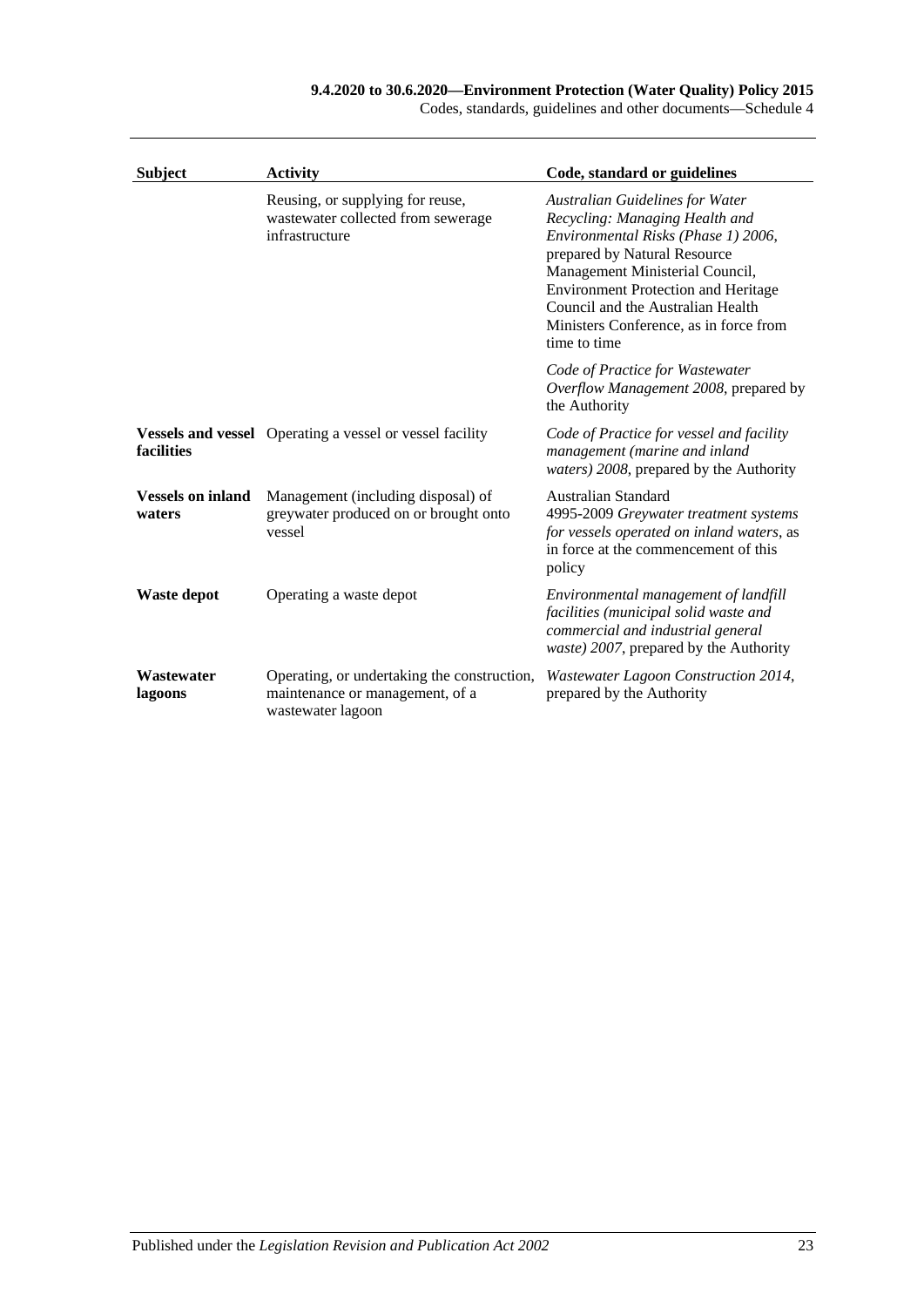# <span id="page-23-0"></span>**Legislative history**

### **Notes**

- Amendments of this version that are uncommenced are not incorporated into the text.
- Please note—References in the legislation to other legislation or instruments or to titles of bodies or offices are not automatically updated as part of the program for the revision and publication of legislation and therefore may be obsolete.
- Earlier versions of this policy (historical versions) are listed at the end of the legislative history.
- For further information relating to the Act and subordinate legislation made under the Act see the Index of South Australian Statutes or www.legislation.sa.gov.au.

## **Legislation revoked by principal policy**

The *Environment Protection (Water Quality) Policy 2015* revoked the following: *Environment Protection (Water Quality) Policy 2003*

## **Principal policy and amendments**

New entries appear in bold.

| <b>Notice</b>           | Provision under<br>which notice is<br>made | Publication of policy in<br>Gazette    | Commencement                                                                                                                                           |
|-------------------------|--------------------------------------------|----------------------------------------|--------------------------------------------------------------------------------------------------------------------------------------------------------|
| Gazette 20.8.2015 p3853 | s 28                                       | Gazette 20.8.2015 p3854 1.1.2016: cl 2 |                                                                                                                                                        |
| Gazette 30.1.2018 p520  | s 28                                       | Gazette 30.1.2018 p521                 | 30.1.2018                                                                                                                                              |
| Gazette 17.1.2019 p68   | s 32                                       |                                        | 1.6.2019 immediately after the<br>commencement of Environment<br>Protection (Variation of Act,<br>Schedule 1) (Waste Reform)<br>Regulations 2019: cl 2 |
| Gazette 9.4.2020 p740   | $\sqrt{s}32$                               |                                        | $9.4.2020$ : cl 2                                                                                                                                      |
| Gazette 7.5.2020 p920   | s 32                                       |                                        | $1.7.2020$ : cl 2                                                                                                                                      |

## **Provisions amended**

New entries appear in bold.

Entries that relate to provisions that have been deleted appear in italics.

| Provision       | How varied                                                            | Commencement |
|-----------------|-----------------------------------------------------------------------|--------------|
| cl 2            | omitted under Legislation Revision and<br><b>Publication Act 2002</b> | 30.1.2018    |
| cl <sub>3</sub> |                                                                       |              |
| cl $3(1)$       |                                                                       |              |
|                 | composting works inserted by $17.1.2019$ p68 cl $4(1)$                | 1.6.2019     |
| landfill depot  | substituted by $17.1.2019$ p68 cl $4(2)$                              | 1.6.2019     |